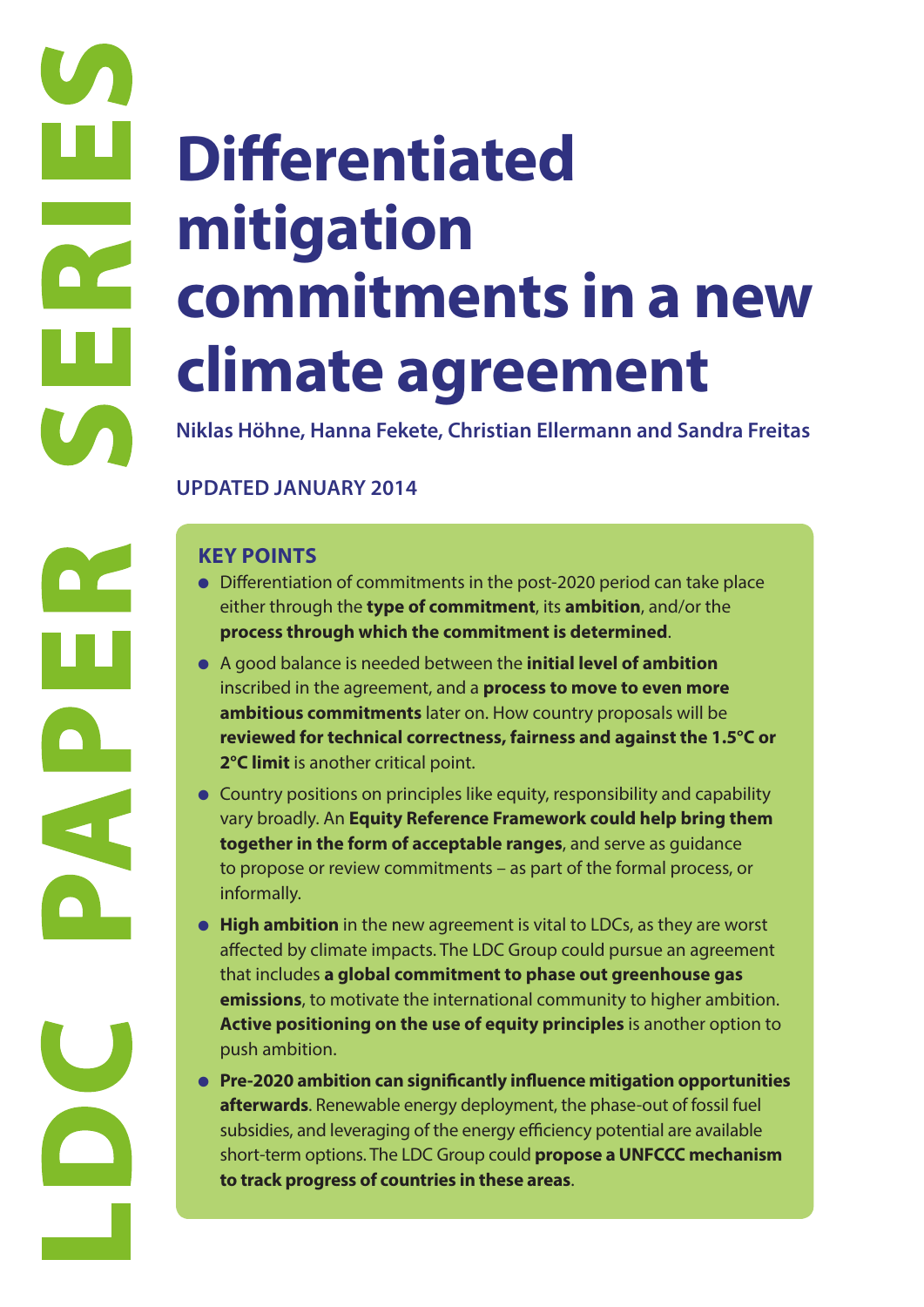# **Table of Contents**

| Introduction                                | $\mathcal{L}$ |
|---------------------------------------------|---------------|
| Types of mitigation commitments             | 3             |
| Process to reach equitable commitments      | 12            |
| Possible points of action for the LDC Group |               |

Niklas Höhne, Hanna Fekete and Christian Ellermann are with Ecofys. Sandra Freitas is with Climate Analytics, and supports the LDC Group as a technical advisor.

The authors are grateful to Benito Müller for his review comments.

Series Editor: Anju Sharma Anju.Sharma@iied.org

#### **FIRST VERSION NOVEMBER 2013**

#### **UPDATED JANUARY 2014**



The LDC Paper Series has been produced by the ecbi Publications and Policy Analysis Unit for the LDC Group. The views expressed in the papers in this Series are those of the authors and do not necessarily represent the views of the LDC Group or members of ecbi.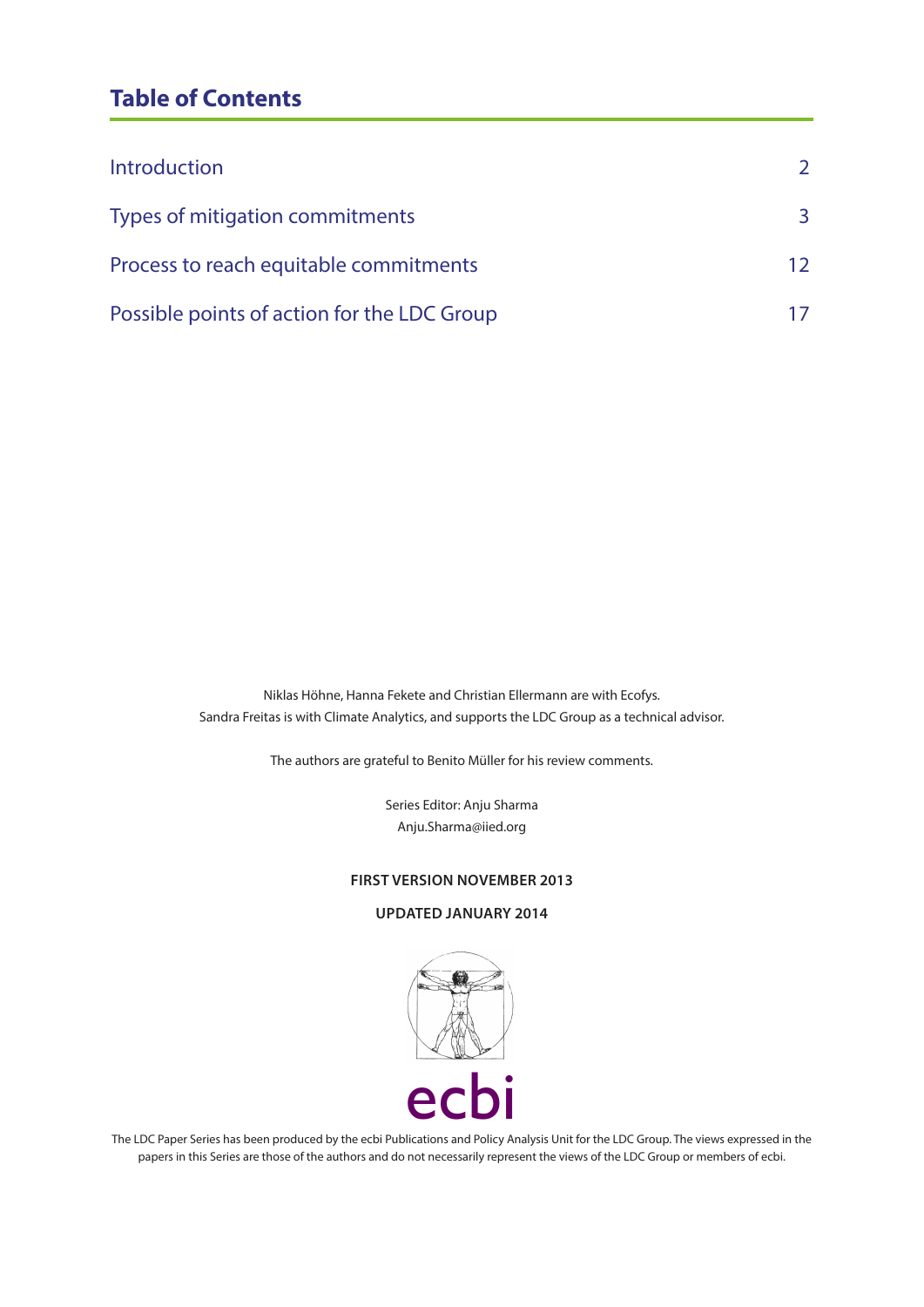# **Introduction**

In 2011, at the 17th Conference of Parties (COP 17) to the UN Framework Convention on Climate Change (UNFCCC) in Durban, South Africa, the international community agreed to negotiate a new climate agreement, to enter into force in 2020. Negotiations for this new agreement are taking place under the Ad Hoc Working Group on the Durban Platform for Enhanced Action (ADP), and are to be finalised in 2015.<sup>1</sup> The structure and the content of the "2015 agreement" is still open, but among other elements referred in paragraph 5 of the 2011 Durban Decision 1/CP.17, mitigation will play an essential role.

In the coming months and years, countries will propose and negotiate their mitigation commitments.<sup>2</sup> The objective of this paper is to support the Least Developed Countries (LDCs) Group in negotiating mitigation commitments for the 2015 agreement.

While it is clear that the LDCs themselves have only limited impact on global greenhouse gas (GHG) emissions, they are most vulnerable to climate change. Current emission reduction pledges for 2020 under the Copenhagen Accord are not sufficient to be in line with the 2°C limit, let alone the 1.5°C limit which could prevent drastic climate change impacts, especially affecting LDCs.<sup>3</sup> It is therefore the aim of the LDC Group to assure a significantly higher level of global ambition for the new agreement. In its submission to the ADP, Nepal on behalf of the LDCs "reaffirms its demand that the commitments to be made under the ADP result in an emission pathway that can limit warming below 1.5°C, and in particular result in the closing of the emissions gap by 2020".4

This paper analyses some points for consideration of the LDC Group to raise ambition levels. It focuses mainly on potential elements of the 2015 agreement related to mitigation commitments. At the same time, however, it is clear that adaptation and international support are closely linked to climate change mitigation and equally important.

The paper picks up most relevant aspects related to mitigation commitments under the UNFCCC and explains various options for differentiation. First, we give an overview of the **types of commitments that are theoretically possible** with some examples. Second, we elaborate on **equity considerations** that could be used to determine the expected level of mitigation of countries and determine to whom, and when, they might apply. Third, we describe the **process to determine and revise commitments** and fix them in an international agreement. In the last section, we showcase a number of **actions through which the LDC Group can effectively influence the negotiations in a positive way** to contribute to a high global ambition level. We consider the opportunities of an "Equity Reference Framework", the potential of finding other highly ambitious allies, and possibilities for increasing short-term action before 2020.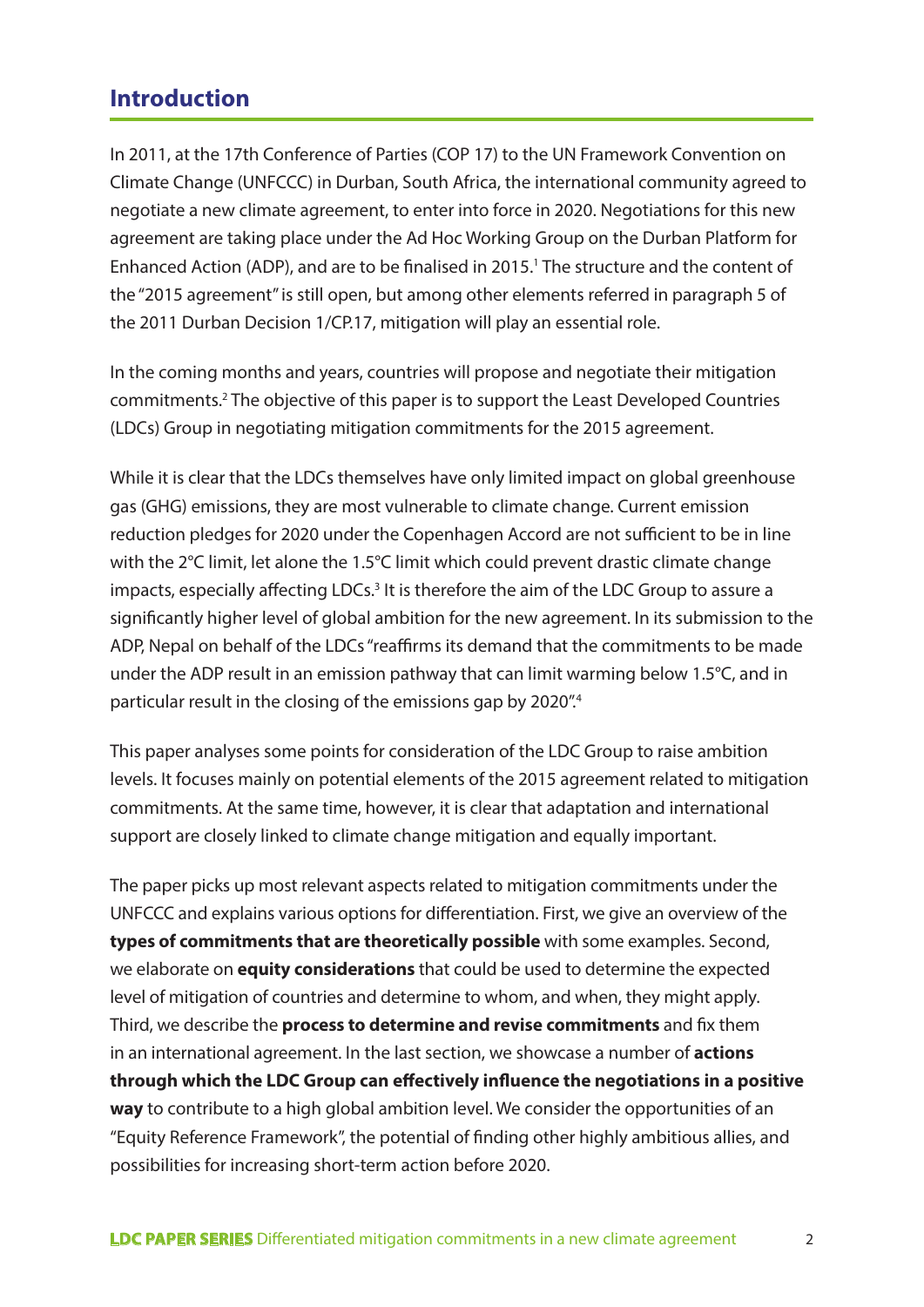# **Types of mitigation commitments**

# **Scope of commitments**

Commitments can be result-based (focusing on outcome) or activity-based (focusing on behaviour). UNFCCC negotiations include result-based emission reduction targets under the Kyoto Protocol and activity-based commitments for some Nationally Appropriate Mitigation Actions (NAMAs). In this section, we describe potential types of targets and compare their characteristics.

Result-based commitments can focus on different target dimensions. Possible options are:

- Greenhouse gas (GHG) emission reduction targets
	- Absolute or relative economy-wide emission targets
	- Absolute or relative sectoral targets
- Other quantifiable targets
	- Energy intensity targets
	- Renewable energy targets (for instance, capacity or share of electricity generation)
	- Area to be afforested
	- Other technology targets

Activity-based commitments cover the following groups (building upon Vieweg *et al.* 2013):

- Commitment to implement policies
	- **•** Emission price commitments
- **•** Technology-oriented agreements
- Commitment to implement individual actions and projects

Table 1, on the next page, summarises main characteristics of the different types of targets and describes their implications.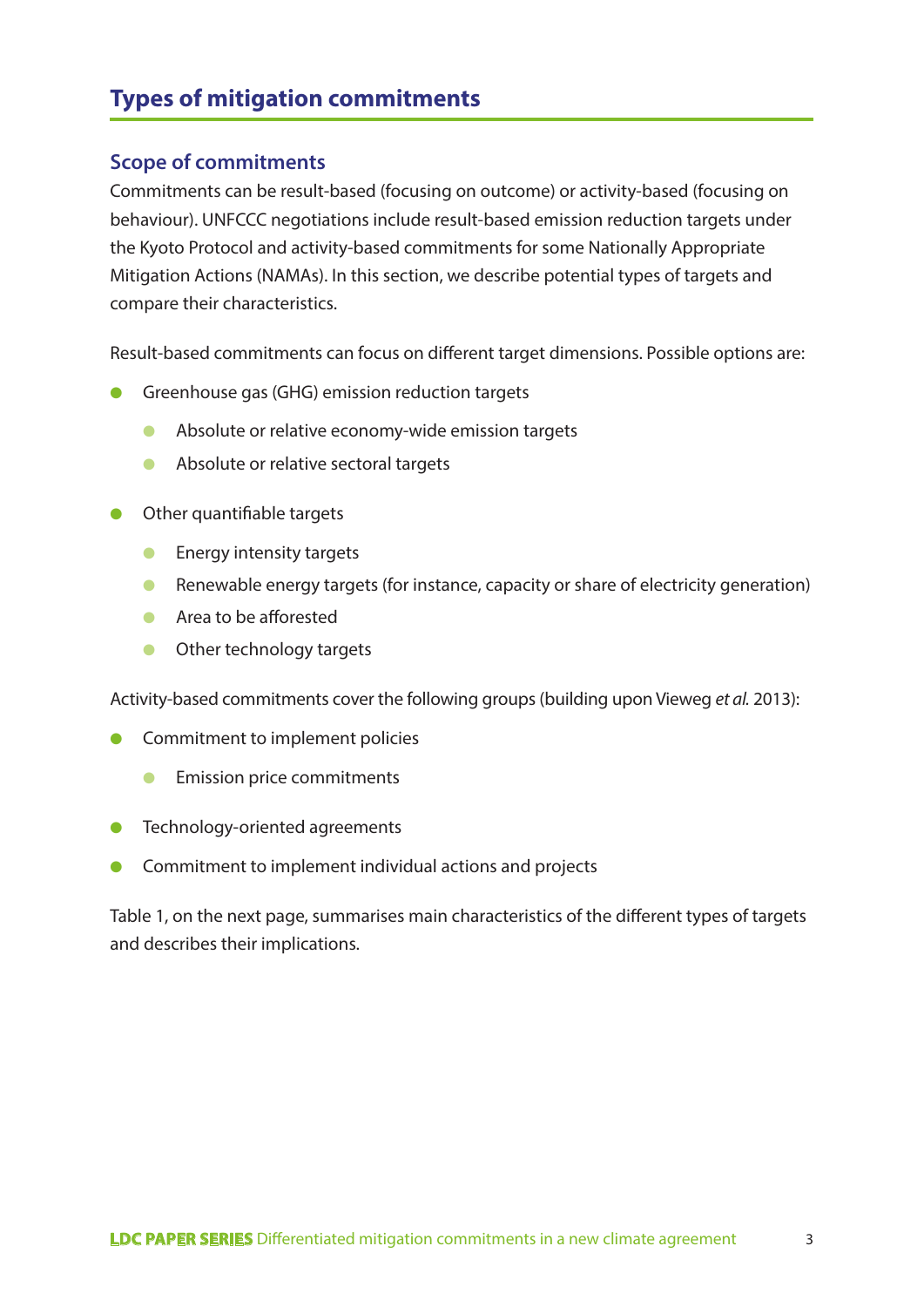| <b>Scope of</b><br>commitment                          | <b>Main characteristics</b>                                                                                                                                                                                  | <b>Implications</b>                                                                                                                                                                                                                                                                                                                                                                                                                                                                                                                                                                    |  |
|--------------------------------------------------------|--------------------------------------------------------------------------------------------------------------------------------------------------------------------------------------------------------------|----------------------------------------------------------------------------------------------------------------------------------------------------------------------------------------------------------------------------------------------------------------------------------------------------------------------------------------------------------------------------------------------------------------------------------------------------------------------------------------------------------------------------------------------------------------------------------------|--|
| Absolute economy wide<br>emission reduction<br>targets | Mostly expressed relative to a historic<br>base year<br>May allow trading of emissions<br>internationally<br><b>Current examples: Kyoto targets</b>                                                          | • Allows ex ante determination of results, however<br>effectiveness depends on stringency. Setting targets does<br>not automatically lead to action<br>• Absolute cap prevents rebound effects<br>• If trading is allowed, less ambitious targets can affect<br>effectiveness of complete system and target can also<br>be the effective maximum of emission reductions<br>(additional reductions are sold)<br>• Provides flexibility to countries on where to reduce<br>emissions. However, this may also lead to picking low-<br>hanging fruits or short-term impact activities only |  |
| Relative economy wide<br>emission reduction<br>targets | Relative to business as usual or to GDP<br>(emission intensity)<br><b>Current examples: Pledges of</b><br>various non-Annex I countries relative<br>to Business as Usual, India and China<br>relative to GDP | • Resulting emission level changes depending on<br>development of country. This makes the result more<br>difficult to project, but flexible to unexpected changes in<br>economic development                                                                                                                                                                                                                                                                                                                                                                                           |  |
| Absolute or relative<br>sectoral targets               | Possible on national level or<br>internationally<br><b>Current examples: Brazil's</b><br>Copenhagen pledge broken down by<br>sectors                                                                         | • Can be more targeted to specific sector needs, costs and<br>potentials<br>• Does not necessarily allow for most cost-efficient<br>mitigation solutions (if those are not covered by the<br>sector)<br>• If coordinated internationally, competitiveness would not<br>be an issue<br>• Could allow action at the sectoral level, when political<br>reasons or issues in other sectors limit action at the<br>national level                                                                                                                                                           |  |
| Other quantifiable<br>targets                          | <b>Current examples: Over 100 countries</b><br>have domestic renewable energy<br>targets and many have domestic energy<br>efficiency targets                                                                 | • Can be targeted to key emission drivers<br>• If ex ante information is available, most cost-efficient<br>option can be chosen<br>• Intermediate outcomes easier to influence                                                                                                                                                                                                                                                                                                                                                                                                         |  |
| Commitment to<br>implement policies                    | Commitment would often consist of a<br>broad set of policies<br><b>Current examples: Argentina's</b><br>proposal to implement various activities<br>in different sectors until 2020                          | • Can be directly targeted to deliver development co-<br>benefits<br>• Commitment to action, but outcome very difficult to<br>predict<br>• Emission reductions depend heavily on policy design                                                                                                                                                                                                                                                                                                                                                                                         |  |
| <b>Emission price</b><br>commitments                   | Putting a price on emissions through<br>taxation or emissions trading<br><b>Current examples: EU Emission</b><br>Trading System or Norwegian carbon<br>tax                                                   | • Effectiveness depends on price<br>• "Polluter pays" principle<br>• Costs are not the only potential barrier, therefore needs to<br>be complemented by other instruments                                                                                                                                                                                                                                                                                                                                                                                                              |  |

# **Table 1: Overview of scope of targets**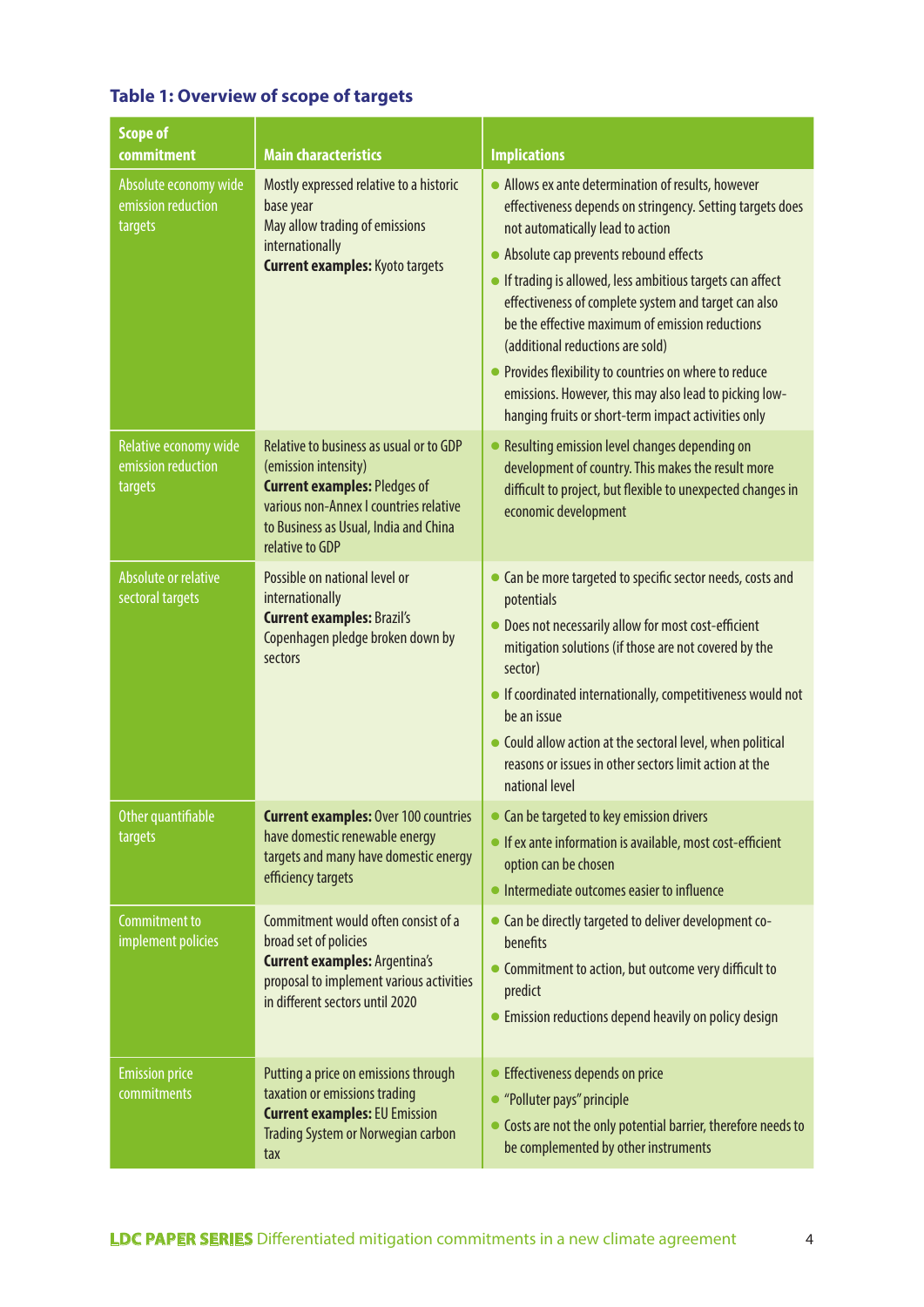| <b>Scope of</b><br>commitment                                 | <b>Main characteristics</b>                                                                                                    | <b>Implications</b>                                                                                                                                                           |
|---------------------------------------------------------------|--------------------------------------------------------------------------------------------------------------------------------|-------------------------------------------------------------------------------------------------------------------------------------------------------------------------------|
| <b>Technology oriented</b><br>agreements                      | May relate to collaborative research and<br>development and/or to requirements<br>for common standards for key<br>technologies | • Outcome very difficult to predict<br>• May speed up diffusion of sustainable technologies and<br>lower their costs globally<br>• Approach would favour technology providers |
| Commitment to<br>implement individual<br>actions and projects | <b>Current examples:</b> Ethiopia listing, as<br>NAMAs, 40 emission reducing projects<br>that are planned                      | • Clearly defined boundaries of action<br>• Step by step approach                                                                                                             |
| Individual actions and<br>projects                            | <b>Current examples: Several NAMAs</b><br>submitted include lists of projects that<br>are to be implemented                    | • First step towards mitigation<br>• Individual project may not be able to deliver long-term<br>transformational changes                                                      |

Source: Authors' elaboration, based on Vieweg *et al*. (2013)

Independently of the scope of the commitments, countries may choose to make commitments completely or partially dependent on activities of other Parties or on international support. For example, several countries have made their pledges under the Copenhagen Accord conditional to either reaching a global agreement and comparable efforts by other developed countries (the EU's target of 30 per cent below 1990);<sup>5</sup> or to support by developed countries (Mexico's target for 2020 of 30 per cent below business as usual).6

Such conditional commitments decrease the risk for individual countries to have to tackle potential disadvantages of going first or implementing activities alone, where combined efforts could lead to important synergies. On the other hand, however, the development of the Copenhagen pledges shows that countries usually remain at their unconditionally pledged level.<sup>7</sup> Conditional commitments therefore raise the risk of countries remaining at an ambition level that is below their potential.

Commitments that are conditionality to international support, as mentioned in Article 4.7 of the UNFCCC,<sup>8</sup> can reflect the need of developing countries to receive finance, technologies or capacity building to be able to effectively implement mitigation measures. These commitments can only be understood fully when the support necessary for certain targets is clearly specified. Various NAMAs submitted to the UNFCCC registry in search of support for preparation or implementation are good examples of mitigation conditional to support,<sup>9</sup> and specify expected emission reductions as well as the support needed.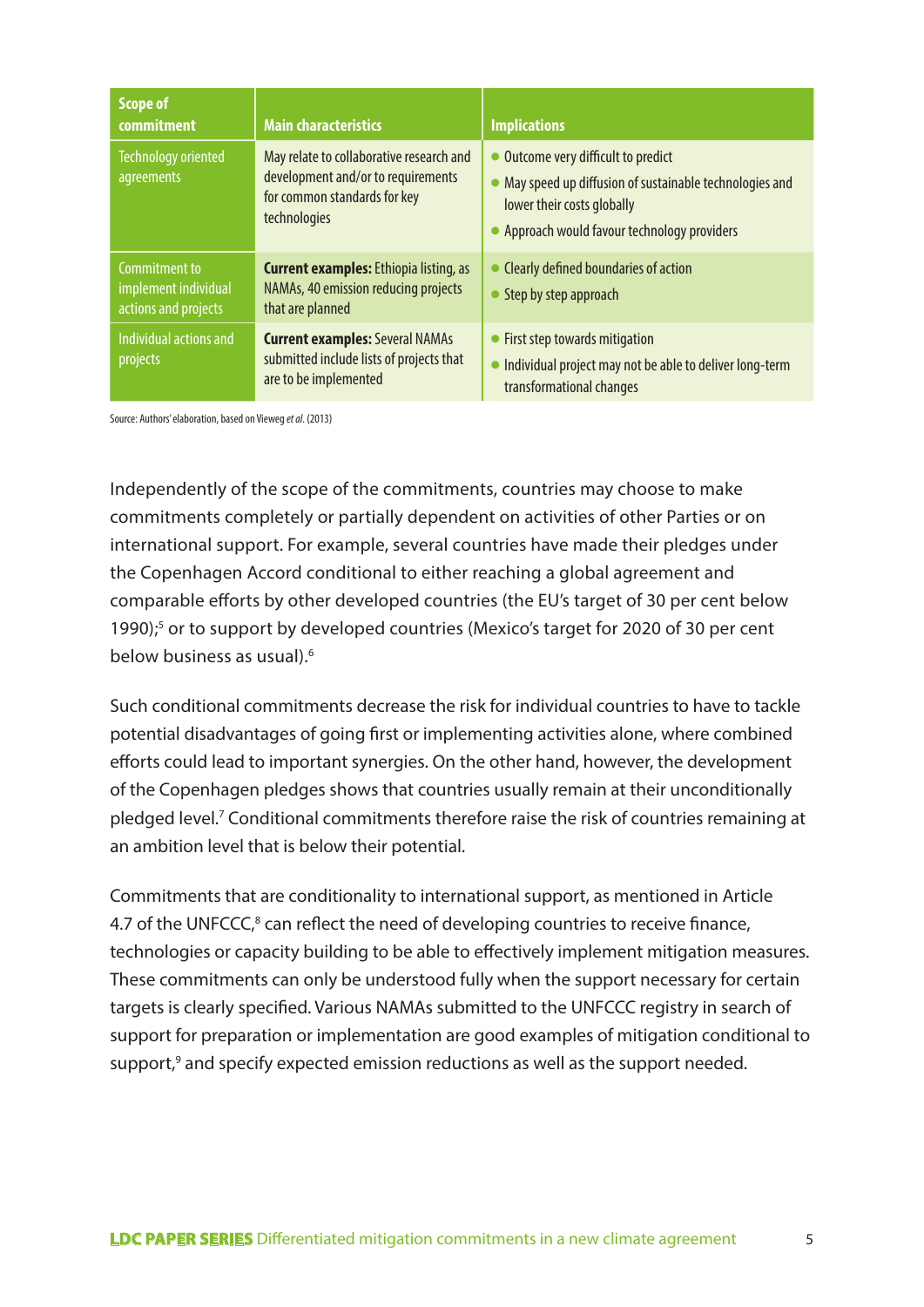# **Party positions on the table for the 2015 agreement regarding types of commitments**

Several Parties have provided suggestions on how to design commitments under the 2015 Agreement. While the different types of commitments themselves are only discussed in little detail in the submissions, countries focus on the approach to determine Parties' commitments under the 2015 Agreement. A key question is whether a specific type of commitment can be prescribed to certain countries or country groups, or if each country should be allowed to choose its preferred type. This also includes the question of whether certain countries could end up with no emission reduction commitments.

The EU stresses that all Parties should take on legally binding mitigation commitments. Furthermore, its submission to workstream 1 of the ADP calls for provision of information to enable the ex ante quantification of emission reductions that the commitment will imply.10 This will be difficult for certain types of commitments.

The US calls for a flexible approach, proposing that each country can define the nature of its targets itself, consistent with national circumstances.<sup>11</sup>

Other Parties suggest that depending on the development of the countries, some of them should adopt absolute emission reductions targets, while others are allowed to choose more flexible commitments. South Africa for example states that "the future agreement should contain binding absolute emission reduction targets for developed countries and relative emission reduction targets for developing countries, e.g. improvements in emissions intensity". Furthermore, South Africa suggests that developed countries should establish zero carbon development plans.<sup>12</sup>

This discussion is closely related to the discussion on the differentiation of countries in Annex I and non-Annex I Parties, or developed and developing countries. Canada writes in its submission that "it is essential to acknowledge that the world of today is very different from that of 1992, when the Convention was first established".13 This view is, for example, supported by the US<sup>14</sup> but also by Ethiopia, which suggests revising Annexes in five-year periods according to countries' GDP and per capita GDP.<sup>15</sup> Amongst others, also the EU, Independent Alliance of Latin America and the Caribbean (AILAC) and Belarus call for a more flexible handling. In contrast, the like-minded developing countries group is strictly against renegotiating Annexes, arguing that those reflect historic responsibility and thus indicate respective obligations of Parties.16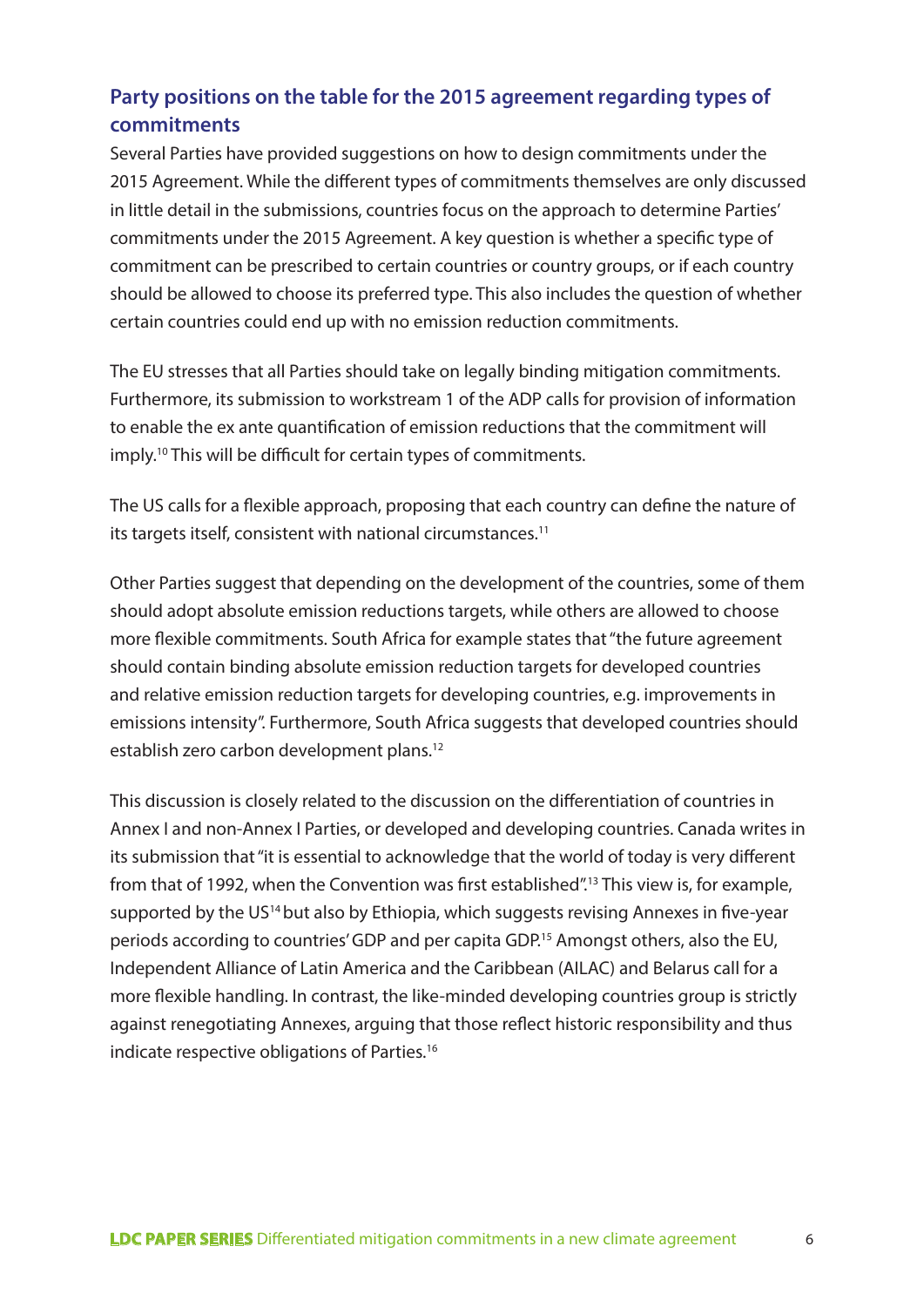# **Equitable distribution of mitigation efforts**

The aim to distribute climate change mitigation efforts across countries in an equitable manner is deeply anchored in the UNFCCC Article 3.1 as the principle of "common but differentiated responsibilities and respective capabilities". This aspect is also essential to any future agreement. While Parties have agreed that a fair approach is necessary, the definition of equity has been the subject of on-going discussion and no agreement has been found so far. Equity considerations and respective indicators can determine the stringency of commitments, and to whom and when they apply.

This section of the paper identifies existing dimensions of equity, and gives an overview on commonly used indicators and how different effort sharing approaches use those to distribute necessary emission reductions. It highlights the aspect of participation regarding equity and provides insights on how an Equity Reference Framework (ERF) could function. Furthermore, the positions of different Parties regarding equity are explained.

# **Equity in climate change mitigation**

#### Possible dimensions for distributing efforts

Höhne *et al*. (2013) have identified four main dimensions that can be found repeatedly in the discussions on how to share the burden of reducing emissions between countries: responsibility, equality, capability and cost effectiveness. These principles are used in different effort sharing approaches developed by countries or research institutions.

#### *Responsibility*

Responsibility represents "the historical contribution to global emissions or warming".17 The historical contribution can manifest itself in the cumulative historical emissions of a particular country, which represents its contribution to global warming, absolute or per capita. Müller *et al*. (2009) describe ways to differentiate responsibilities further.18

# *Capability*

Capability represents the ability to pay for mitigation.<sup>19</sup> Capability can be represented by the GDP (per capita) or the Human Development Index (HDI) of a particular country. The 'Oxford Approach' develops criteria for the ability to pay based on the income and poverty indicators.20 Other approaches also address capabilities focusing on the "right to development" of a particular country.<sup>21</sup> These approaches argue that the less capable a country is, the more it should have a right to fulfil its basic needs first before undertaking an effort to reduce emissions.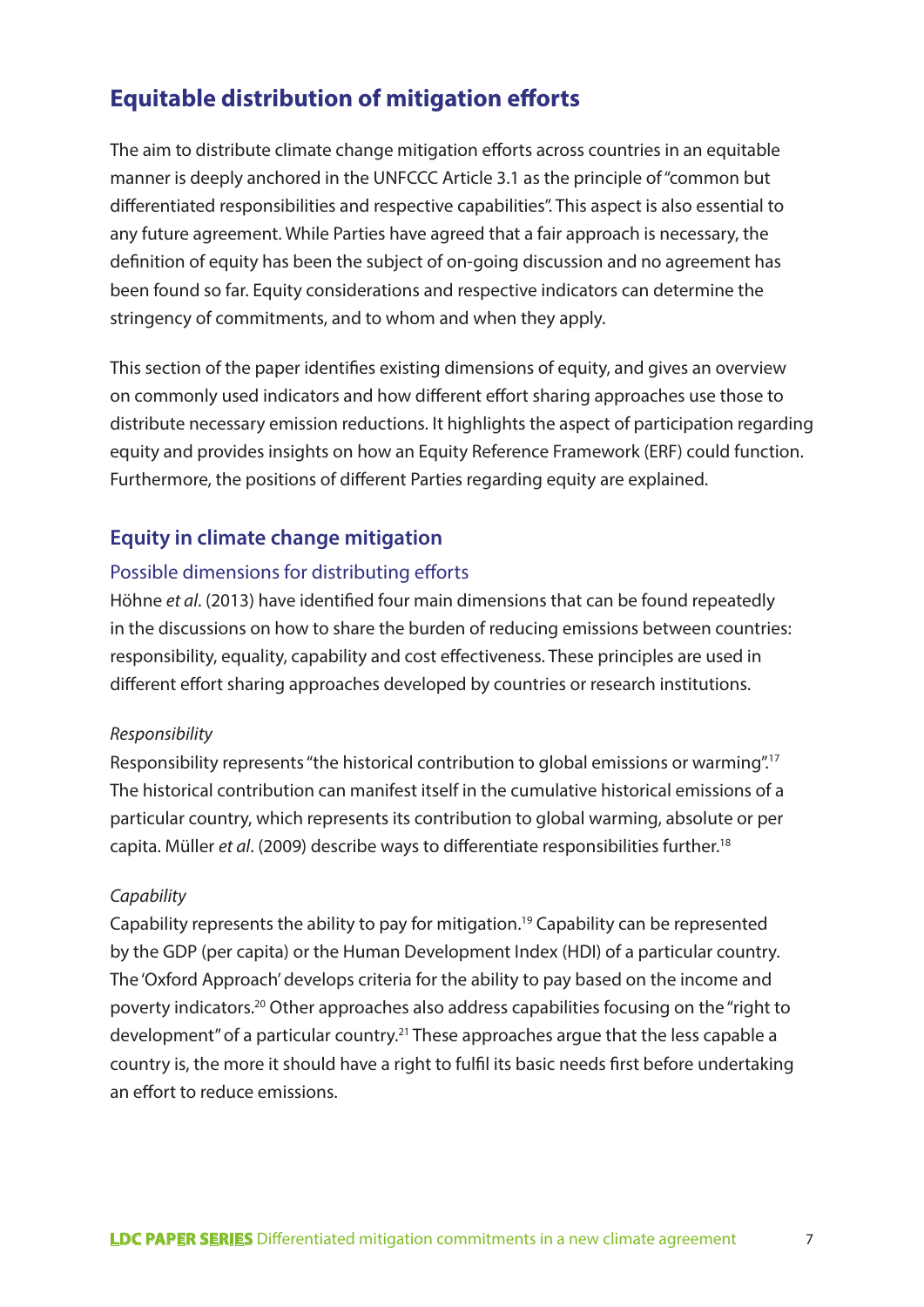#### *Equality*

The equality principle emphasises equal rights to global commons for each person in the world. In effort sharing approaches, this often translates into equal emission allowances allocation per person – that is, that each person on the globe has the same right to emit as everybody else. This can either refer to one particular point in time (for instance, today) or to an average over a time period (for instance, from 1990 till today).

#### *Cost effectiveness*

The dimension of cost effectiveness expresses the availability of mitigation potential at relatively low costs in comparison to other countries. Approaches that base effort sharing on cost effectiveness allocate emissions on the basis of emission reduction potential: countries with a high emission reduction potential have to undertake more actions than countries with a low emission reduction potential. Marginal abatement costs, representing the additional costs for reducing emissions over a given baseline situation, are often used as a basis to determine this cost effective allocation of emissions reductions.

Cost effectiveness is controversial as a dimension for equity and rather seen as another input to effort sharing calculations than an equity principle. An argument for using it in effort sharing calculations is that countries with high domestic mitigation potential at negative costs should tap this potential, independently of the country's development, as it results in net benefits for the country. From this point of view the mitigation action is therefore not a burden, but a benefit. On the other hand, the pure availability of abundant potential does not necessarily mean that the country should be made responsible for exploiting it, or that it is capable of implementing activities at this point in time, even if they result in a positive impact in the mid- or long-term. An additional problem is unavailability of reliable data.22

#### Equitable participation

Besides the question of how to distribute emission reductions among countries, participation is another criteria for differentiation, determining who should be regarded when distributing efforts and to what extent. Possibilities could be to exclude countries with currently low capabilities, or countries with little responsibility. Countries should be included once they pass a certain threshold of capability or responsibility levels.<sup>23</sup>

The 2015 agreement is supposed to be "applicable to all Parties".<sup>24</sup> Participation is therefore not to be seen as inclusion or exclusion in the agreement, but rather that the Agreement should accommodate contributions of all Parties based on differentiation of type, ambition and timing of commitments.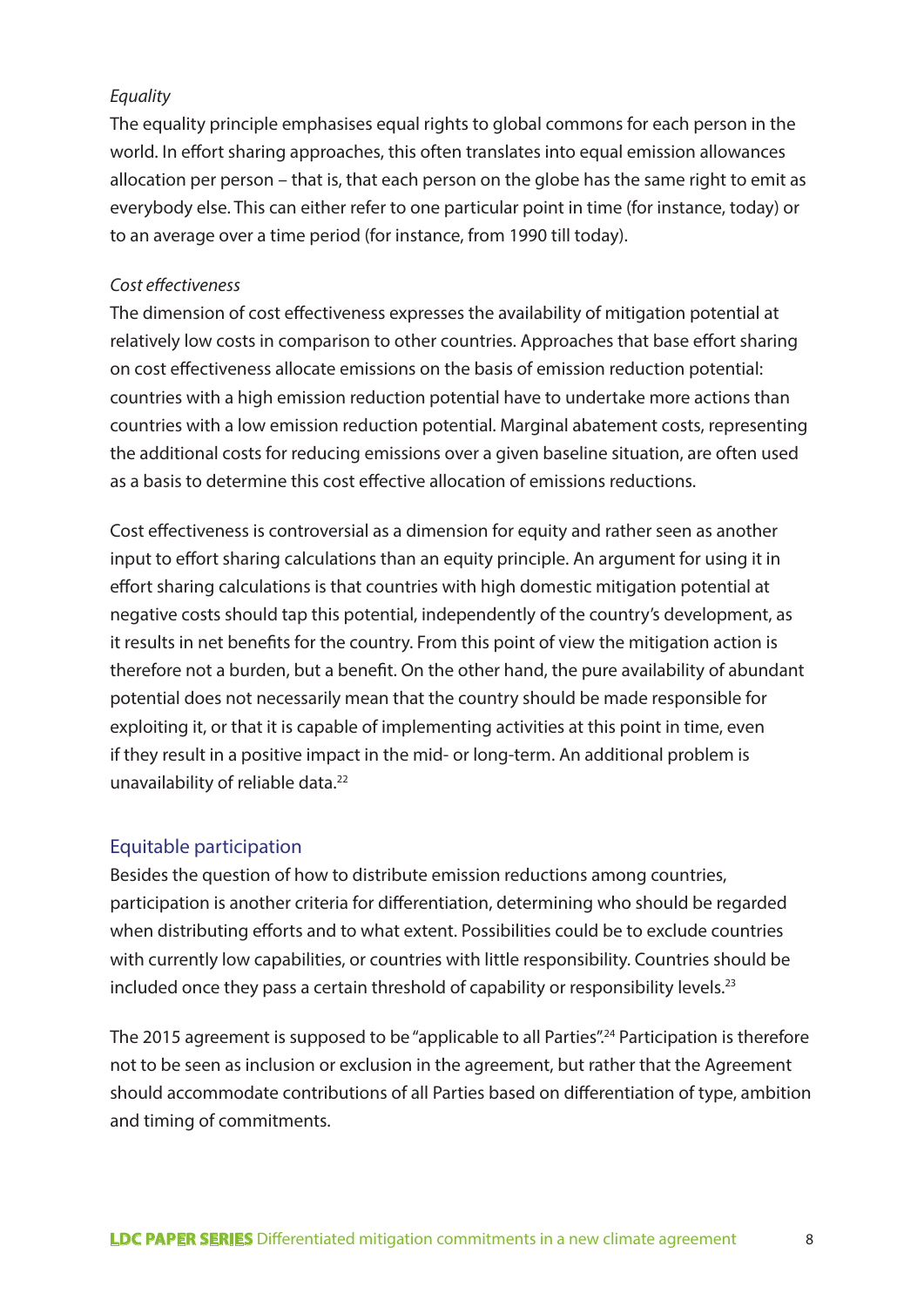Equity Reference Framework: Providing a frame for equitable distribution of efforts An ERF can allow for quantitative and qualitative interpretation of the UNFCCC principles of "equity" and of "common but differentiated responsibilities and respective capabilities" for application in the agreement, in light of the current need for action, responsibilities as of today, and current capabilities. As such, it may mean the re-evaluation of some of the principles used in the Kyoto Protocol, such as the split of Annex I and non-Annex I countries, and integration of mechanisms and approaches that have been developing since, such as the NAMAs.

An ERF can guide Parties on which range their emission reductions should be in order to distribute efforts equitably and to remain within globally agreed temperature limits.<sup>25</sup> It can also help independent stakeholders to evaluate Parties' proposals. In a more rule-based agreement, it could be the basis for all countries' commitments. The major advantage of including an ERF is that once this is agreed, it provides a reliable system and assures Parties that the efforts are equitably split. The difficulty of the ERF is that it is extremely difficult to negotiate commitments dependent on such an agreement. Even with the option of providing only ranges of required emission reductions per country, the negotiation will be highly political. A different approach could be to use the ERF as an unofficial guide for Parties.

#### **Differentiation approaches**

Approaches to differentiate emission reductions or allocate emission rights use the abovementioned principles to distribute necessary global emission reductions to countries or regions. Many suggestions have been made on how to quantify the principles and convert them into a distribution of emission allowances. In many cases, the suggestions are a combination of a number of principles. Table 2, on the next page, gives an overview of which principle, or combination of principles, is used in proposed effort sharing approaches.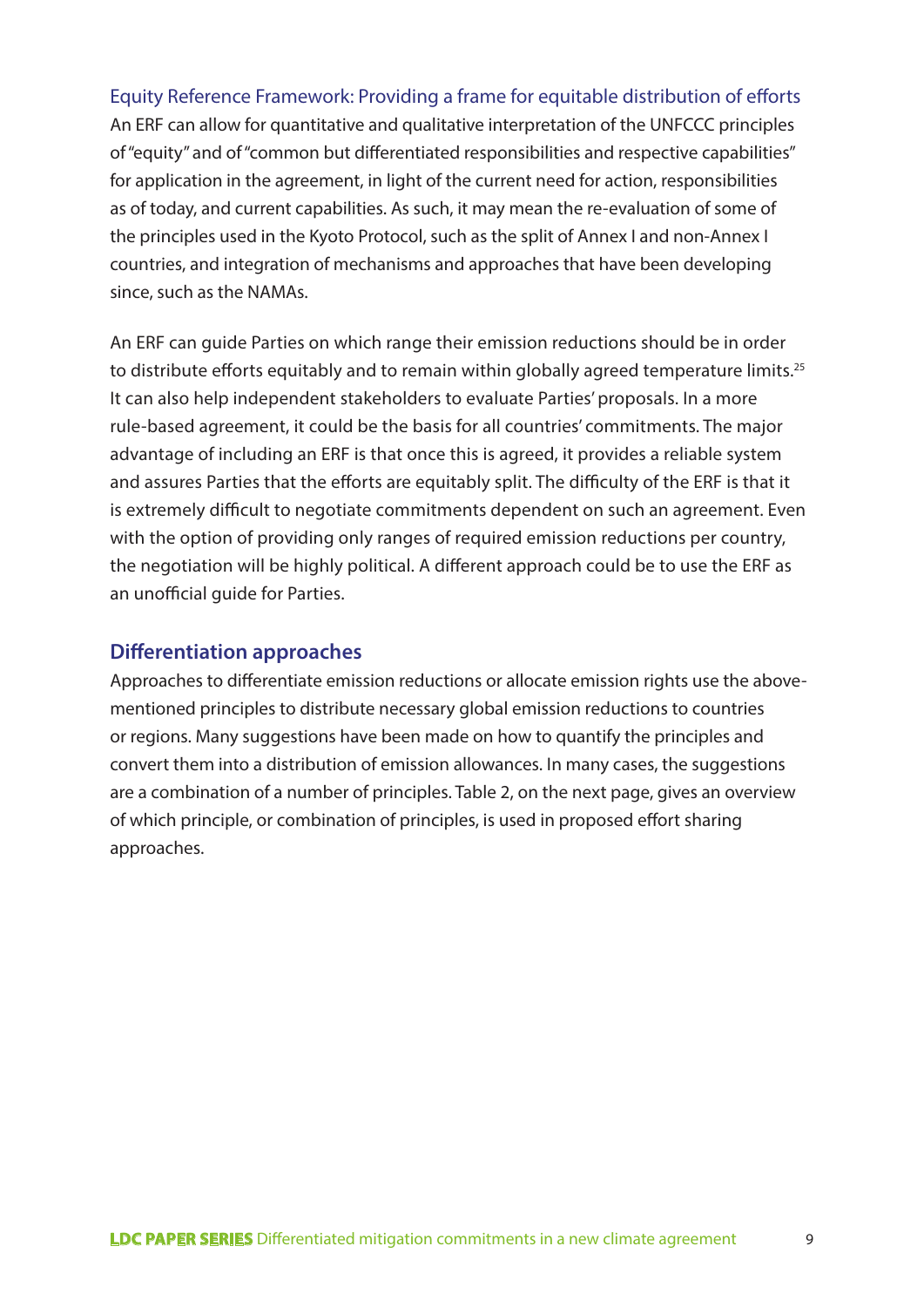| <b>Category</b>                                       | <b>Description</b>                                                                                                                                                                                                                                                                                                                                                                                                                                                               | <b>Application in approaches</b>                                                                                                                                                                                      | <b>Indicators applied</b><br>(examples)                                                                                                                                                                                                                                           |
|-------------------------------------------------------|----------------------------------------------------------------------------------------------------------------------------------------------------------------------------------------------------------------------------------------------------------------------------------------------------------------------------------------------------------------------------------------------------------------------------------------------------------------------------------|-----------------------------------------------------------------------------------------------------------------------------------------------------------------------------------------------------------------------|-----------------------------------------------------------------------------------------------------------------------------------------------------------------------------------------------------------------------------------------------------------------------------------|
| Responsibility                                        | The basic concept is to use historical<br>impact on climate change to derive<br>emission targets                                                                                                                                                                                                                                                                                                                                                                                 | <b>Brazilian Proposal</b>                                                                                                                                                                                             | <b>Cumulative emissions</b><br>(per capita)                                                                                                                                                                                                                                       |
| <b>Capability</b>                                     | Frequently used for allocations relating to<br>reduction targets or reduction costs to GDP<br>or HDI. This includes approaches that are<br>focussed exclusively on basic needs                                                                                                                                                                                                                                                                                                   | Convergence of emissions per<br><b>GDP</b><br><b>Equal reduction of emissions</b><br>per GDP<br>Percentage reduction based on<br>indicator for capacity <sup>26</sup><br>Equal cost per GDP<br>Satisfying basic needs | GDP per capita<br><b>HDI</b><br><b>Emissions per GDP</b><br>Poverty intensity of GDP<br>National income distribution<br>costs                                                                                                                                                     |
| <b>Equality</b>                                       | A multitude of studies provide allocations<br>based on immediate or converging per<br>capita emissions. <sup>27</sup> Later studies refine the<br>approach by using per capita distributions<br>within countries <sup>28</sup>                                                                                                                                                                                                                                                   | <b>Contraction and Convergence</b><br><b>Reduction based on emissions</b><br>per capita                                                                                                                               | Emissions per capita                                                                                                                                                                                                                                                              |
| Responsibility,<br>capability and/<br>or need         | Approaches use responsibility and<br>capability as a basis                                                                                                                                                                                                                                                                                                                                                                                                                       | <b>Greenhouse Development</b><br>Rights <sup>29</sup><br>Responsibility, Capability and<br>Sustainable Development <sup>30</sup><br>Oxford Approach <sup>31</sup>                                                     | <b>Emissions per capita</b><br>GDP per capita<br>National income distribution<br>Poverty intensity of GDP                                                                                                                                                                         |
| <b>Equal</b><br>cumulative<br>per capita<br>emissions | Studies that allocate equal cumulative per<br>capita emission rights based on a global<br>carbon budget. <sup>32</sup> Studies diverge on how<br>they assign the resulting budget for a<br>country to individual years                                                                                                                                                                                                                                                           | <b>Carbon budgets</b><br>Equal cumulative per capita<br>emission rights                                                                                                                                               | Carbon budget<br>Cumulative emissions per<br>capita                                                                                                                                                                                                                               |
| <b>Staged</b><br>approaches                           | Countries take differentiated commitments<br>in various stages. Also approaches based<br>on allocation for sectors such as the<br>Triptych approach <sup>33</sup> or sectoral approaches<br>are included here. Categorisation to a<br>stage and the respective commitments<br>are determined by indicators using all four<br>equity principles. Finally, studies using<br>equal percentage reduction targets, also<br>called grandfathering, are also placed in<br>this category | Multistage<br>Common but differentiated<br>convergence<br><b>EU</b> commission illustrative<br>calculations for Copenhagen<br>Convergence of sectoral<br>efficiencies (Triptych)                                      | Mix of indicators, for instance:<br>For multistage: emissions per<br>capita, GDP per capita, per cent<br>reduction below base year<br>For Triptych: various sector<br>specific indicators such as<br>"Share of renewables and<br>emission free fossil in 2050" for<br>electricity |
| Cost-<br>effectiveness<br>(for reference)             | Assumption that all countries are supposed<br>to have similar relative mitigation costs<br>and on that basis distribute targets                                                                                                                                                                                                                                                                                                                                                  | Equal marginal mitigation<br>costs                                                                                                                                                                                    | Marginal abatement cost (US\$/<br>t(02)                                                                                                                                                                                                                                           |

# **Table 2: Overview on effort sharing approaches by category**

Source: Adapted from Höhne *et al*. 2013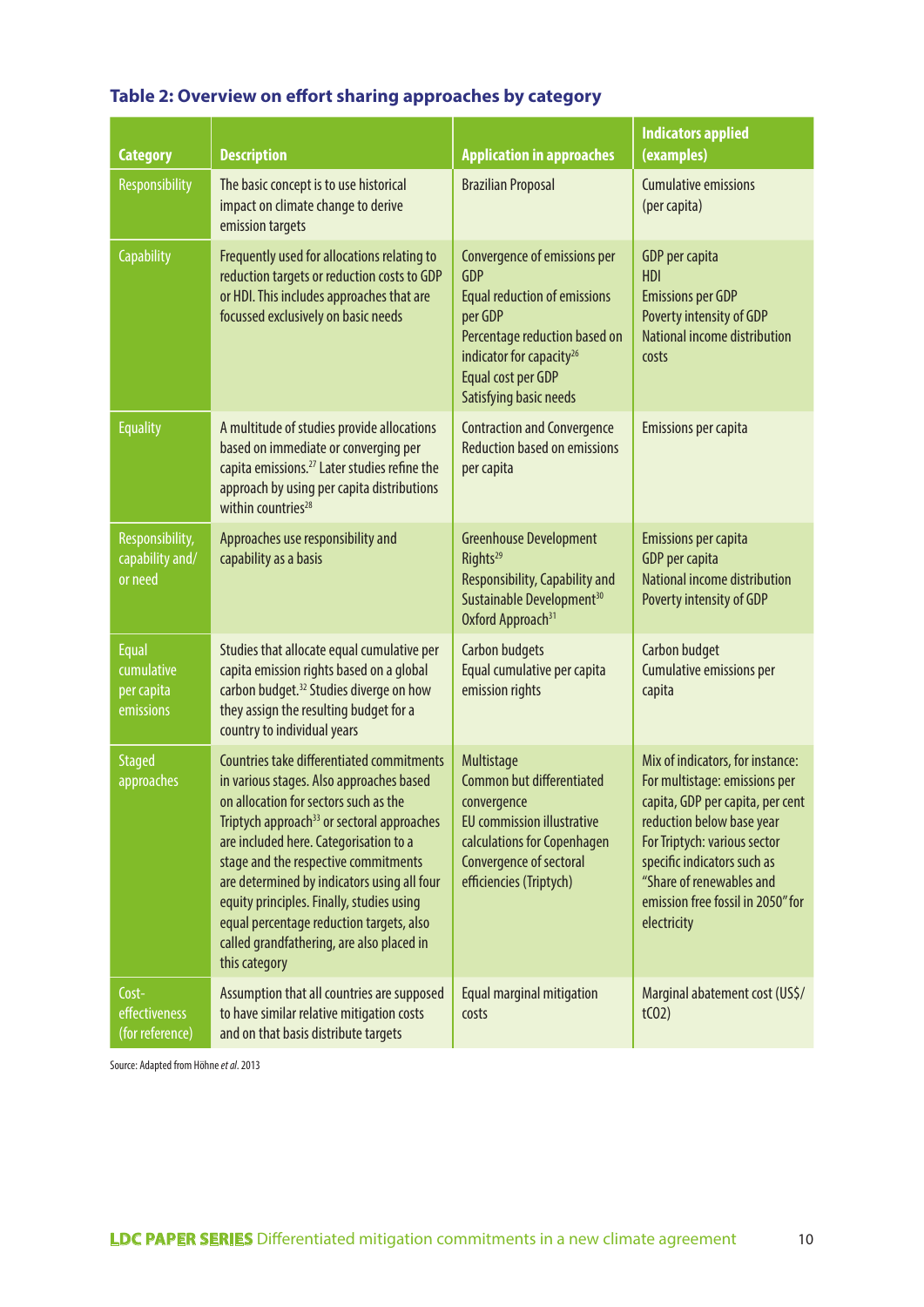# **Suggestions by Parties currently on the table for the 2015 agreement regarding equity**

Parties have expressed their specific preference of certain dimensions over others in the UNFCCC negotiations in the past. This section focuses on suggestions for the 2015 Agreement submitted to the ADP so far. While all Parties of the UNFCCC acknowledge the principles of equity and of common but differentiated responsibility (CBDR) and respective capabilities in general, the importance of these varies in the submissions. Most countries do not state how the principles should be quantified or otherwise converted into mitigation commitments. Some countries suggest a very flexible approach. Japan suggests that the commitments should not be determined using any of the principles, but be put forward by the countries themselves, independently of a global dimension to evaluate equity. The United States represents the same opinion.<sup>34</sup> The group of likeminded developing countries sees the CBDR principle as the basis for a clear differentiation between current Annex I and non-Annex I countries, and says that developing Parties' contributions should not be measured against any principle.<sup>35</sup>

In the submissions to ADP, countries mostly focus on their understanding of responsibility and some provide additional insights on how this dimension should be converted into concrete results.

While Parties agree that the efforts should be distributed according to the principle of common but differentiated responsibilities and respective capabilities, a fault line between countries is how to quantify the distribution of emission reduction efforts. Various developing countries in the past have suggested the incorporation of historic emissions as an indicator for responsibility – for instance, Brazil in a proposal in 1997 $36$  or a number of studies from Chinese research organisations focussing on a carbon budget.<sup>37</sup> These views are sometimes also reflected in recent submissions. Brazil has reiterated its past proposal that historic responsibility should be the main criterion to determine future targets under the 2015 Agreement. It suggests 1850 as a starting year, and consideration of the accumulative effects of emissions on global temperature increase.<sup>38</sup> Brazil also presented this proposal during COP 19 in Warsaw, 2013, suggesting that the Intergovernmental Panel on Climate Change should develop a reference methodology to quantify targets based on responsibility.39

Ethiopia states that the definition of Annex I Parties should be dependent on cumulative per capita emissions.40 The submission assumes that Annex I countries will keep having stronger responsibilities in the future. The LDC Group opts for "allowing for some degree of differentiation for developed countries, emerging economies, middle-income countries, the most vulnerable and the least developed countries based on agreed criteria".<sup>41</sup>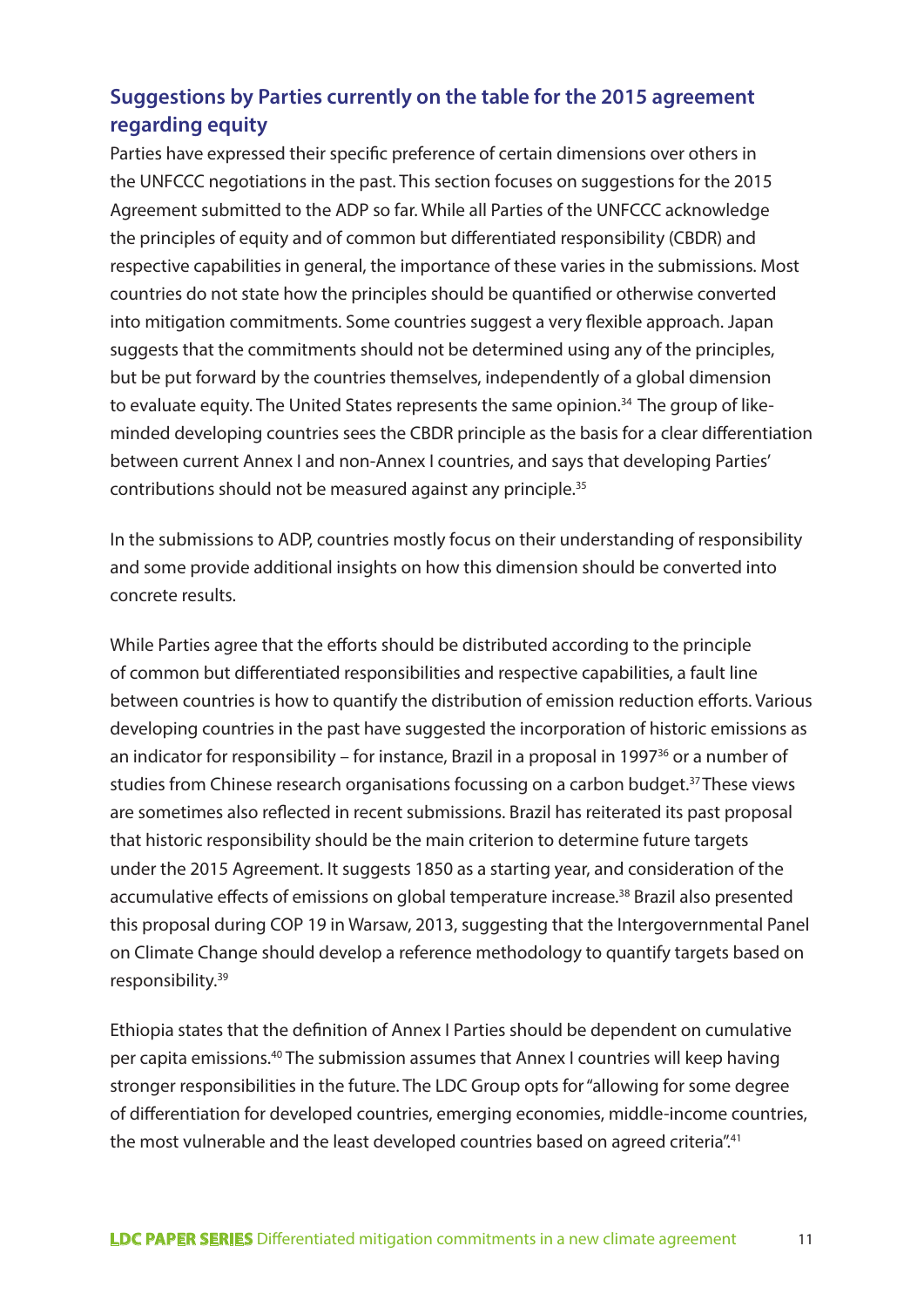# **Process to reach equitable commitments**

To reach a global agreement on a distribution of mitigation efforts in form of commitments, different approaches are possible in theory. Various elements can be used and combined to get to an agreement in 2015, as illustrated in Figure 1 on the next page. This section describes exemplary processes to reach an agreement and puts most recent developments in the negotiations during 2013 in this context.

# **Possible elements of the process for 2015**

The first question when developing the criteria for commitments in the 2015 Agreement is how countries come up with and present their proposals for commitments. Possible options could include top-down via an ex ante (negotiated) ERF, or bottom-up with countries putting forward the proposals themselves. Further, there is a difference whether commitments are put forward with (stringency) figures and indication of conditionality or whether initially the type of commitment alone is put forward, thus allowing an informal application of ERF parameters to establish focal ranges for stringency figures. All options not allowing Parties to negotiate their commitments/contributions may decrease the risk of locking in to low initial ambition levels.

Additionally, rules on accounting and guidelines on which information needs to be provided together with the proposals can complement this part of the process. The US suggests that countries should be prepared to justify their commitments.<sup>42</sup>

A second main area of the process could be a formal assessment or review of proposals. The possibilities range from no review at all, via a review of technical correctness of the calculation of the commitment, to a detailed review regarding the equity of the proposal and the aggregation to a global pathway. The EU mentions the need for a review process covering those three elements in its submission of May 2013,43 while the US suggests that proposals should undergo a public consultation phase, in which civil society and independent international bodies review the proposals.<sup>44</sup> The group of like-minded developing countries is against any kind of review of proposals of developing countries.<sup>45</sup> Depending on how these review processes are anchored in the overall set-up, they may lead to countries reviewing their proposals and increasing their ambition.

Depending on the elements agreed on for the process until 2015, different outcomes on mitigation commitments are possible in the 2015 Agreement. The Agreement could contain only a framework for commitments and the types of commitments for all countries, without actual numbers for emissions reductions. Or, those commitments could already be quantified, equitable and in line with 2°C – or not.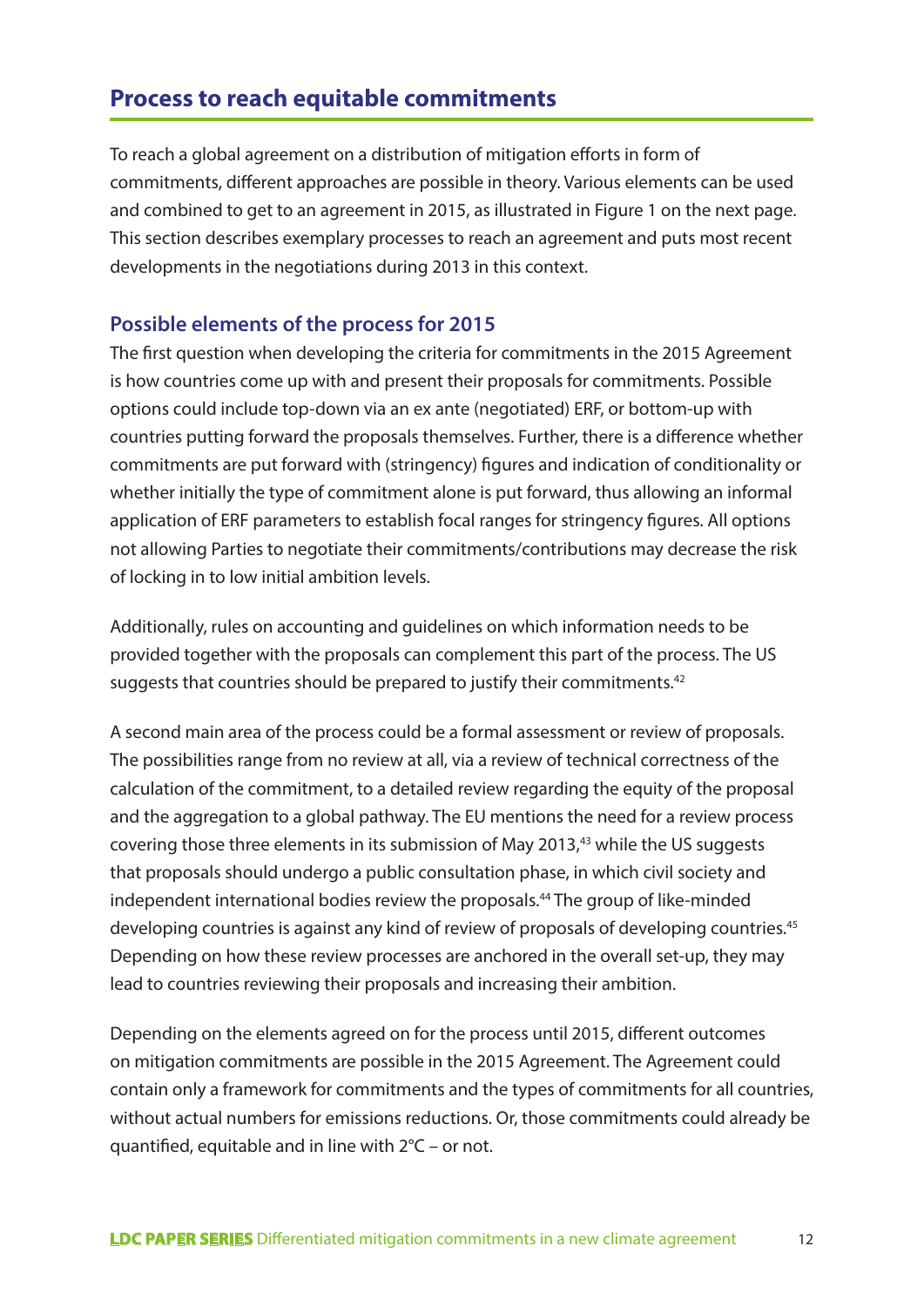Additionally to the elements presented in Figure 1, there could be a mechanism to increase ambition afterwards in case initial commitments are not sufficient, and to adapt commitments to actual developments. However, such revisions after the Agreement is in place will require additional efforts both at the international as well as the national level, and may not always be possible. It is therefore essential to come to a sufficiently ambitious initial agreement.

# **Figure 1: Possible elements of the process regarding mitigation commitments in the 2015 agreement**



Also, the targets and associated rules have to be set in a way that they incentivise an increase in ambition, rather than present a barrier to ambition. For instance, in the Kyoto Protocol system, increasing mitigation ambition would mean losing emission allowances that could be transferred to future periods. This is a barrier to increasing ambition. One way of dealing with this problem could be to allow for the excess allowances to be used only by the same country in the distant future. Another option could be to set the future stringency of targets based on a common endpoint, so that reaching it earlier is a benefit.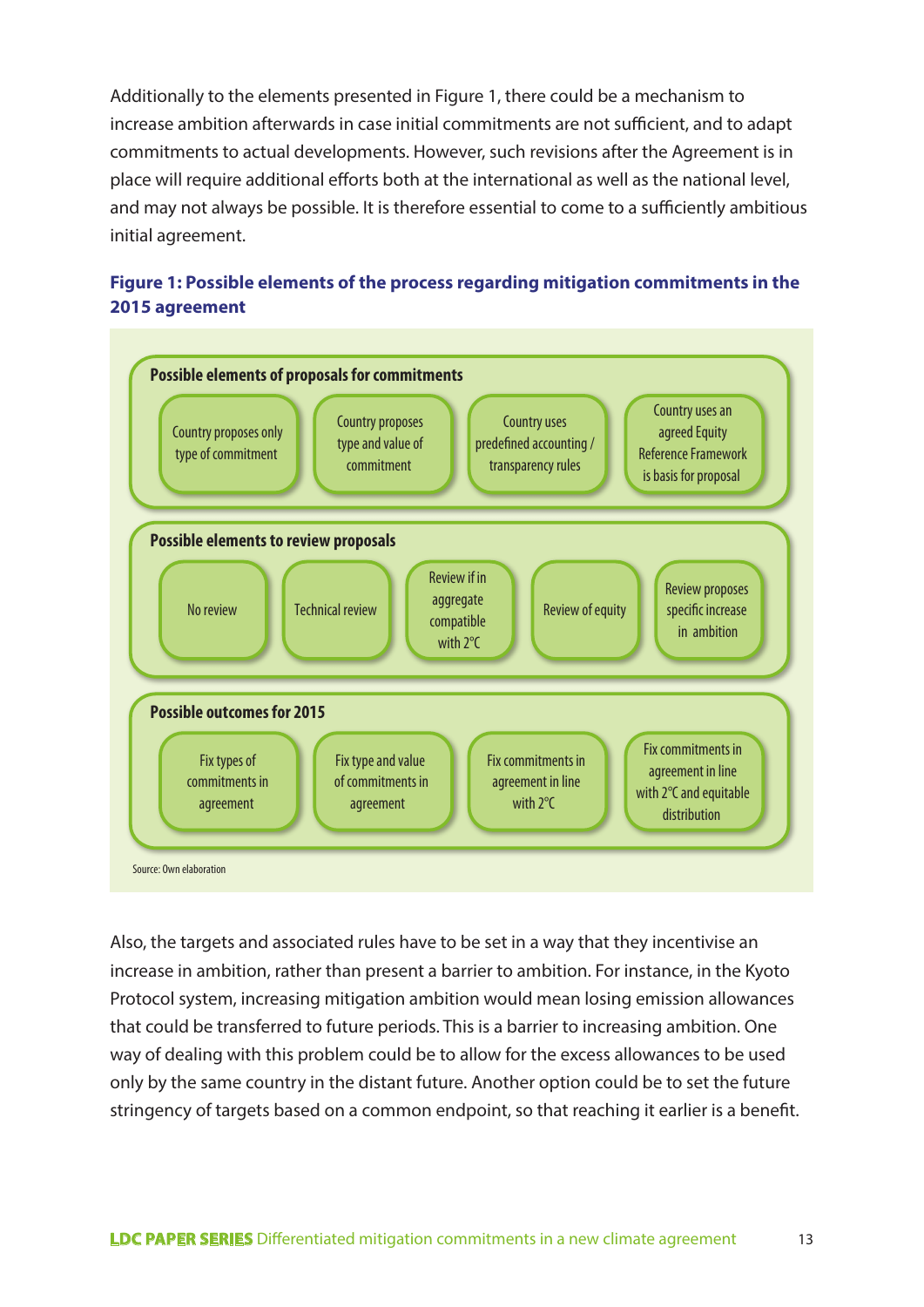# **Exemplary processes to reach agreement in 2015**

The process of reaching an agreement on commitments will depend on many different factors, especially the overall political landscape, which goes beyond the scope of this paper. Here, we present examples of how a process could lead to a comprehensive agreement in 2015, or possible processes to agree on emission reduction commitments. The options presented here illustrate theoretic ideas and meant to serve as guidance for the overall approach and to put the process elements decided in Warsaw into context.

We assume here that the process involves initial proposals by countries on their possible commitments. Guidance could be developed on what information is necessary when countries report their proposals, to avoid clarifications on the basis of the proposals after they are made.



#### Option A: Pre-agreed Equity Reference Framework

This option is based on the assumption that an ERF is agreed as the basis for all mitigation commitments. The necessary range of emission reductions per country are thus predefined and in line with the agreed global temperature limit. Countries then put forward their emission reduction proposals. To assure consistency with the ERF, an independent technical review is necessary. If a proposal does not comply with the requirements of the ERF, the country will be asked to provide a revised offer. The cycle of review and revising the offer continues until it meets the requirements of the ERF.

The big advantage of this option is the consistency with the agreed temperature limits and an equitable approach (assuming that the ERF is agreed to be equitable). Countries still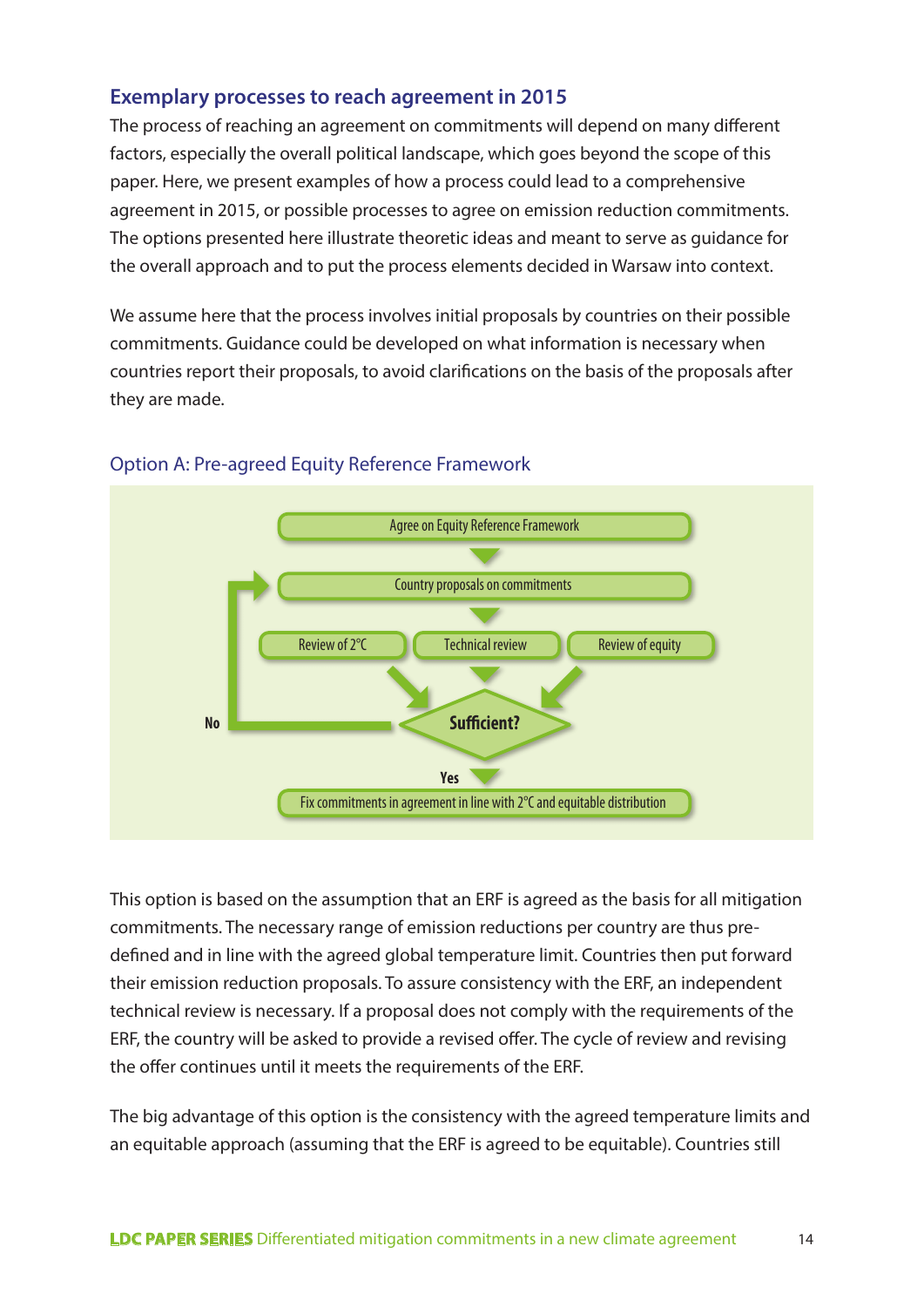have the possibility to design their targets themselves, within the pre-defined frame of the ERF. The downside of this approach is that such an ERF, on which future commitments will be based, will be very difficult to negotiate. The short timeline of 2015 makes this approach even more challenging.



# Option B: Self-explained equitable commitments

The second option gives more space to countries to design their own commitments.<sup>46</sup> Here, countries would put forward a proposal, together with an explanation of why this is equitable. Up to here, this process is similar to the latest suggestion by the US.<sup>47</sup> The review of this proposal would only include a check whether the proposal and the application of the equity principle is technically correct. Only if this is not the case will the country be asked to review its offer.

This approach will make it much easier for countries to submit an emission reduction proposal while still ensuring technical consistency. As a result, there are fewer barriers to participate under such a framework. However, an equitable distribution of efforts is not necessarily a given under this approach, as countries are mostly free in their interpretation of the equity principles. Furthermore, the coherence with agreed temperature limits is unsure and cannot be guaranteed.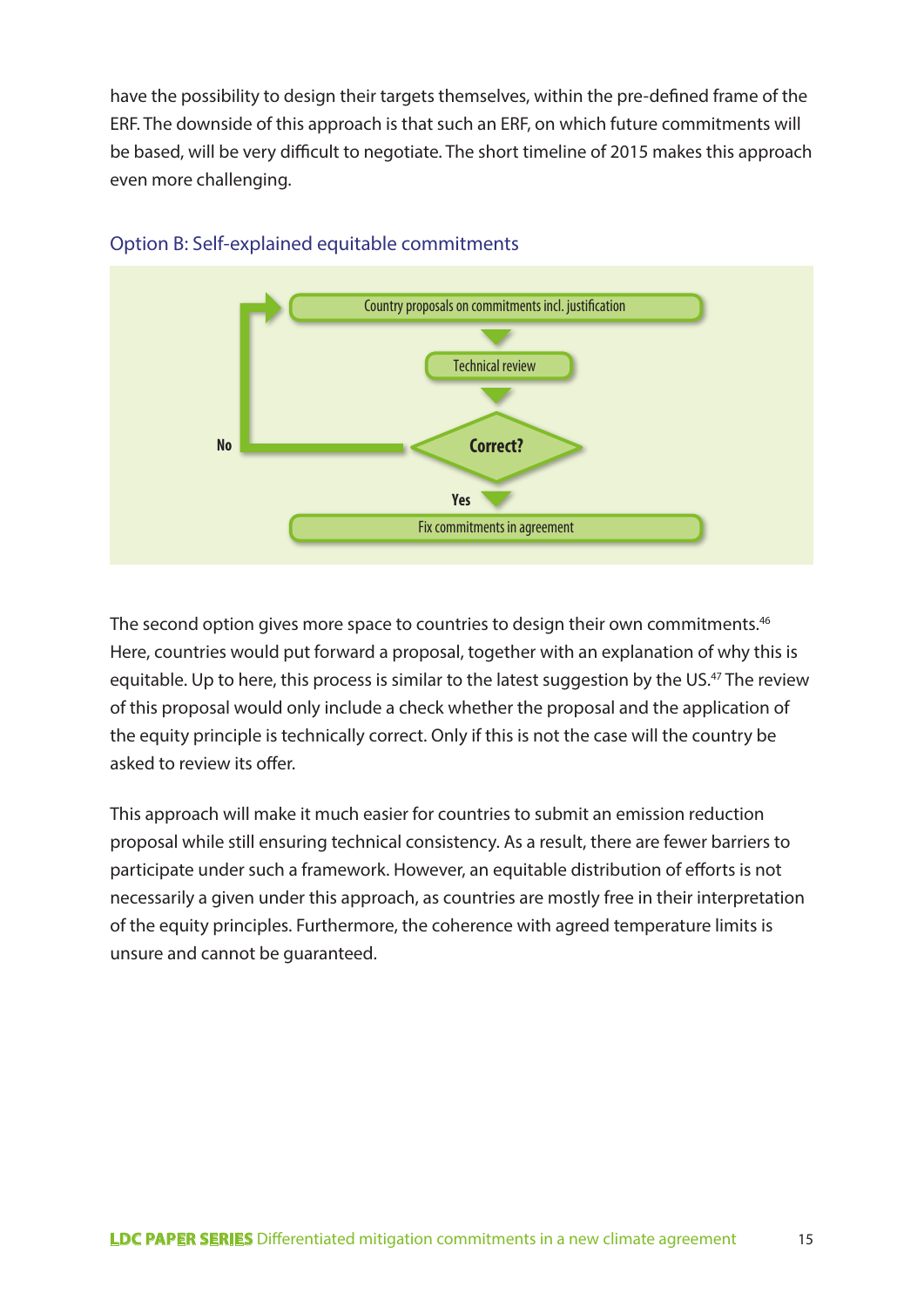# Option C: The two-stage approach



A third option, based on the two-stage approach used to negotiate the Kyoto Protocol, and as put forward at the recent Nordic-Belgian Workshop on Operationalising Equity in the 2015 Agreement,<sup>48</sup> combines elements of the first two options. In a first stage, Parties are asked propose types of commitments, including accounting / transparency rules and equity parameters. Based on the proposed equity parameters, fair target ranges are elaborated informally (outside the UNFCCC process) for different temperature scenarios to guide Parties in proposing their initial stringency figures. In a second stage, Parties are then requested to submit their stringency figure proposals to the negotiations, against the background of the fair target ranges.

# **Current pathway set by the Warsaw decisions**



The decision taken at the Warsaw conference in 2013 request the ADP to identify, by COP 20 in December 2014, the information that Parties should provide together with their contributions. They "invite all Parties to initiate or intensify domestic preparations for their intended nationally determined contributions".<sup>49</sup> Many Parties stressed the necessity to receive national proposals at the earliest. The Warsaw decision refers to the first quarter of 2015; however, it requires Parties to provide the information well in advance of the COP 21.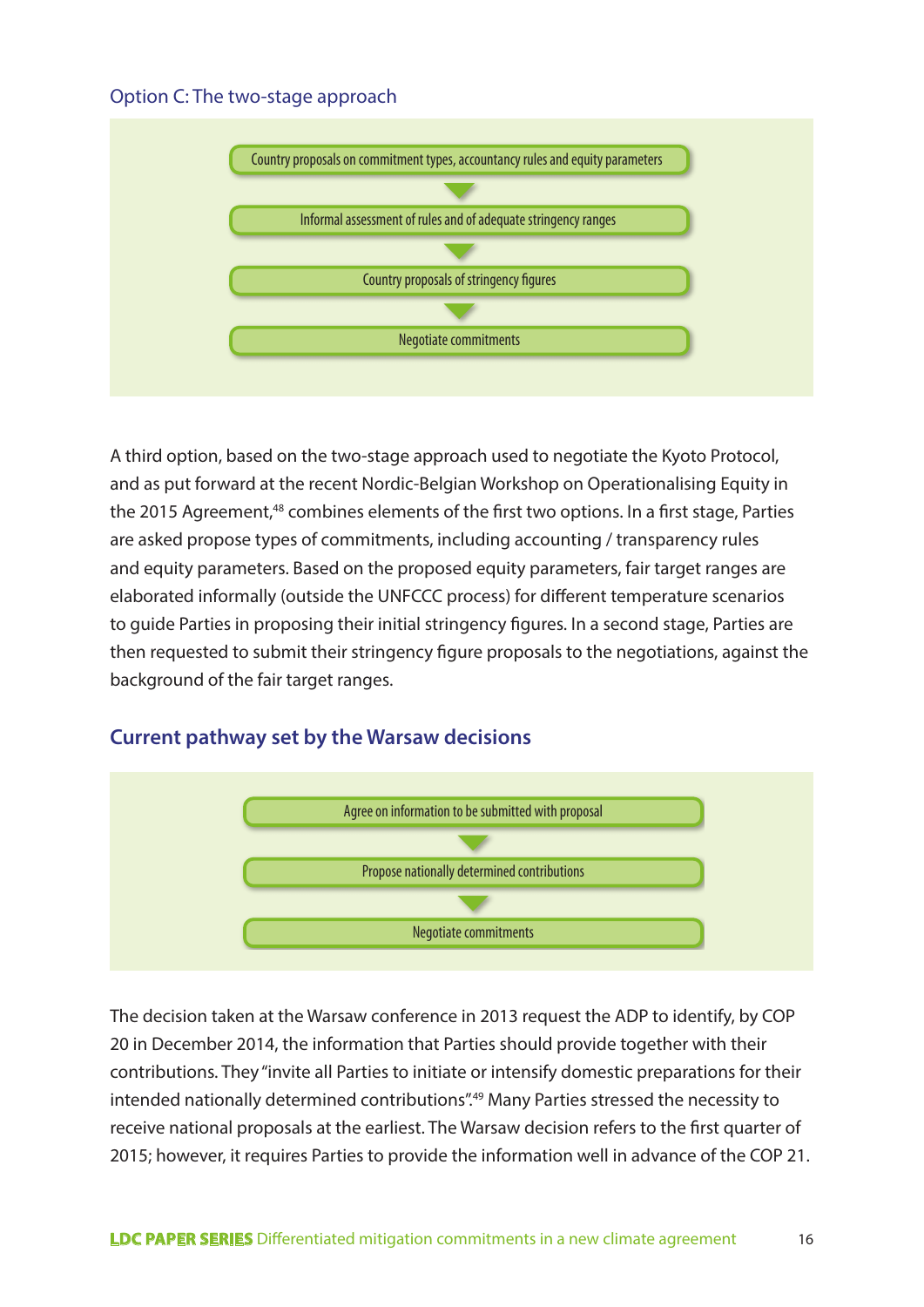Besides the guidance on information to be submitted, there is currently no official process planned to influence the submissions. No input related to the type or stringency of commitments the Parties should take on is foreseen, nor is there a review process anchored in the decisions. A possible scenario is that civil society (observers' organisations) will take up this role, providing ideas on an equitable distribution of emission reductions and analysing the proposals outside the official UNFCCC processes. Although the resulting suggestions are not binding, they may provide useful guidance to negotiators.

While the current pathway may be feasible politically and time-wise in the current situation, it also runs the risk of agreeing on commitments with too little ambition in 2015. A mechanism to increase ambition afterwards therefore becomes much more important, and will have to be included in the 2015 agreement.

# **Possible points of action for the LDC Group**

The LDC Group is in a good position to contribute to the process of reaching an equitable agreement in many ways. Here we examine some of the possible "access points" in this process, that are most crucial and promising in moving towards a commitment in line with the overarching goal of the LDC Group. Besides this non-exhaustive list, we further consider some opportunities to increase the short-term ambition in order to bridge the ambition gap until 2020.

# **Equity Reference Framework**

The establishment of a commonly agreed ERF is key for two reasons:

- It can ensure that the new international agreement is in line with the goals of ambitious climate change mitigation; and
- It can provide confidence to all countries within the process that the division of tasks is fair, and facilitate an Agreement that is acceptable to all.

Such an ERF could be the basis for countries/groups to develop their proposals, and the backdrop against which these proposals are evaluated. LDCs can contribute to shaping the ERF to include the fundamental principles that the Group supports, such as the interpretation of the "common but differentiated responsibilities and respective capabilities" principle, as well as in the establishment of the indicators that are to be used – such as targets, pathways, capacity, equity, etc.<sup>50</sup> It is likely that the ERF itself would also be informed by options being discussed with respect to commitment types.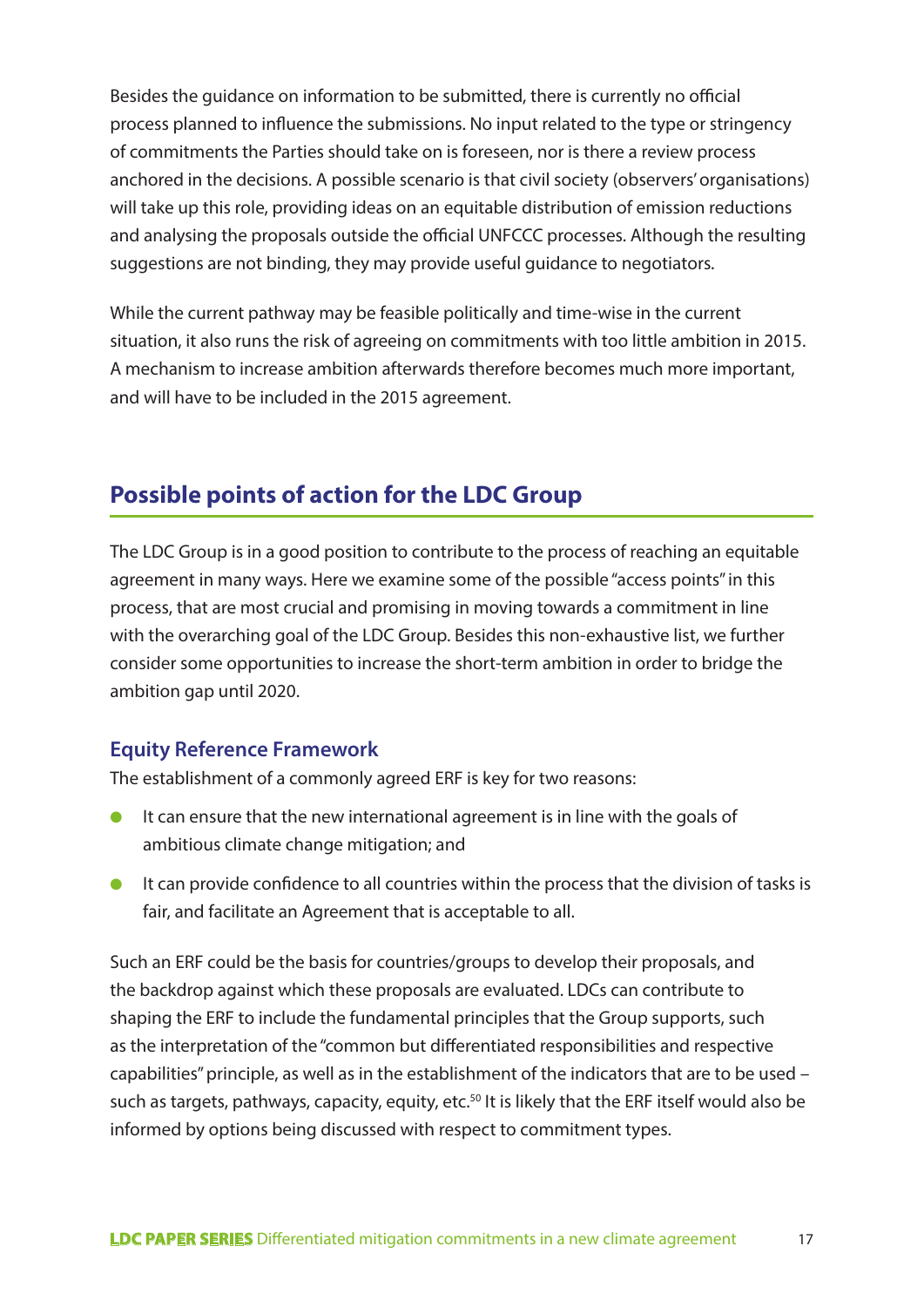# What should be considered in the framework?

There are two possible angles to consider content proposals for an ERF:

- What is fair? Or, what should normative equity principles and indicators in an ERF look like?
- What are possible consequences of (insisting on) certain principles and indicators for a negotiated outcome of an agreement?

With regard to the former consideration, on normative principles and indicators, environmental effectiveness and distributional considerations are of prime concern for LDCs. If a goal of maximum 1.5°C or 2°C warming is to be guaranteed by future commitments, *outcomes* should take a central role in an ERF, with related indicators such as (absolute/relative) targets and mechanisms covering the currently largest emitters. A focus on outcomes can, for example, be achieved by reference to the longer term UNFCCC objective, made concrete in the form of a 1.5°C or 2°C target, or a clearly stated goal to phase out GHG emissions by 2050 or thereafter.51 This is compared to *efforts* collected in a bottom-up manner. Effort sharing approaches that equally consider responsibility, capability and need (instead of focusing on a single indicator like historical responsibility in a certain base year) are likely to be suitable to the considerations of LDCs, while also being expedient for a goal of maximum 1.5°C or 2°C warming.

With regard to the latter consideration regarding fostering "buy in", the nature of the principles and indicators laid out in the ERF may to some degree determine the level of participation and scope of future proposals, and ultimately agreement. An ERF with a clear effort distribution with more stringent targets for certain Parties may be agreeable to a more limited set up participants. An ERF that leaves more room for interpretation could be conducive to broader participation, albeit with shallower proposals and agreements. In any case, it would be advisable if commitments made in an agreement and under the longerterm guidance of the ERF are not fixed beyond a period of five years, after which they may be readjusted based on emerging science.<sup>52</sup>

In light of the 1.5°C / 2°C constraint, participation, commitments and near-term actions by the largest emitters are imperative, so the ERF must achieve a balance between ambitiousness (normative targets) and participation ("buy in"), as well as pragmatism (institutional, cost-effectiveness) and fairness (per capita and historical responsibility) when it comes to the related cost-sharing regime.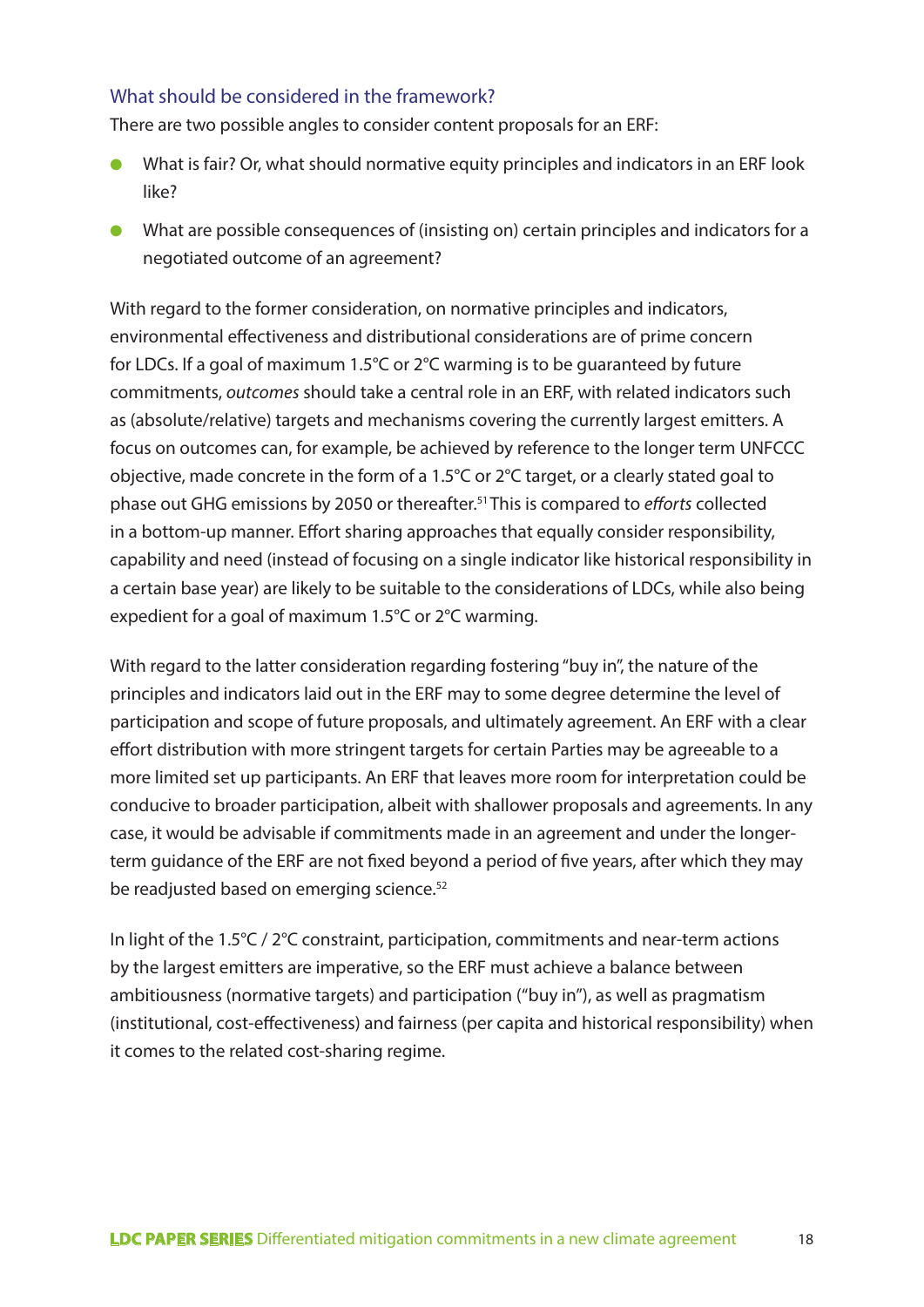#### Possible actions

The obvious impact of an ERF on the new agreement leads to some questions: who should develop it, and can it be successfully negotiated at all, or in time, to serve as a basis for individual proposals for a new agreement? LDCs can begin to consider parts of an ERF, including the main principles and possible indicators, alone and with other Parties. These parts can be established as starting points for proposals brought up by LDCs, or for the evaluation of proposals by other Parties.

#### **Work towards an LDC endorsed Equity Reference Framework**

- $\bullet$  Base the ERF on the climate policy goals of LDCs, including the 1.5 $\degree$ C / 2 $\degree$ C target and eventual phase out of GHG emissions
- $\bullet$  Establish the boundaries for equitable mitigation policy according to LDCs
- $\bullet$  Use it as a reference to check proposals individually and cumulatively
- Motivate other Parties and groups to endorse the LDC ERF

In the absence of an ERF jointly developed and endorsed by the international community, LDC Group members can internally start a process of drafting, discussing and agreeing on a ERF that is in line with the key goals of the group, namely a maximum 1.5°C / 2°C global warming while ensuring impact resistant, sustainable development.

Such an ERF would represent the LDC Group's understanding of the necessary levels of mitigation, as well as principles and indicators of equity. In this way, the LDC Group would publicly establish its stance on this overarching and key issue. The ERF proposal could also be formally submitted to the UNFCCC. The aim would be to use the LDC endorsed ERF as a reference point to check individual proposals whenever they are submitted by Parties. It would enable LDCs and the public to pinpoint possible issues with Party proposals based on a clearly formulated and communicated framework that ensures compatibility with the Group's overarching goals. It would also facilitate a check whether proposals are cumulatively on track for an equitable and ambitious agreement.

Having established and publicised a LDC ERF, it will serve as a "opening bid" against which other Parties' equity-related proposals can be measured. The LDCs can work towards motivating like-minded Parties to join and endorse the LDC ERF and thereby multiply its standing and impact. It may also leverage the influence of non-government organisations and other UNFCCC observers in promoting equitable mitigation along the lines of the LDC Group's understanding.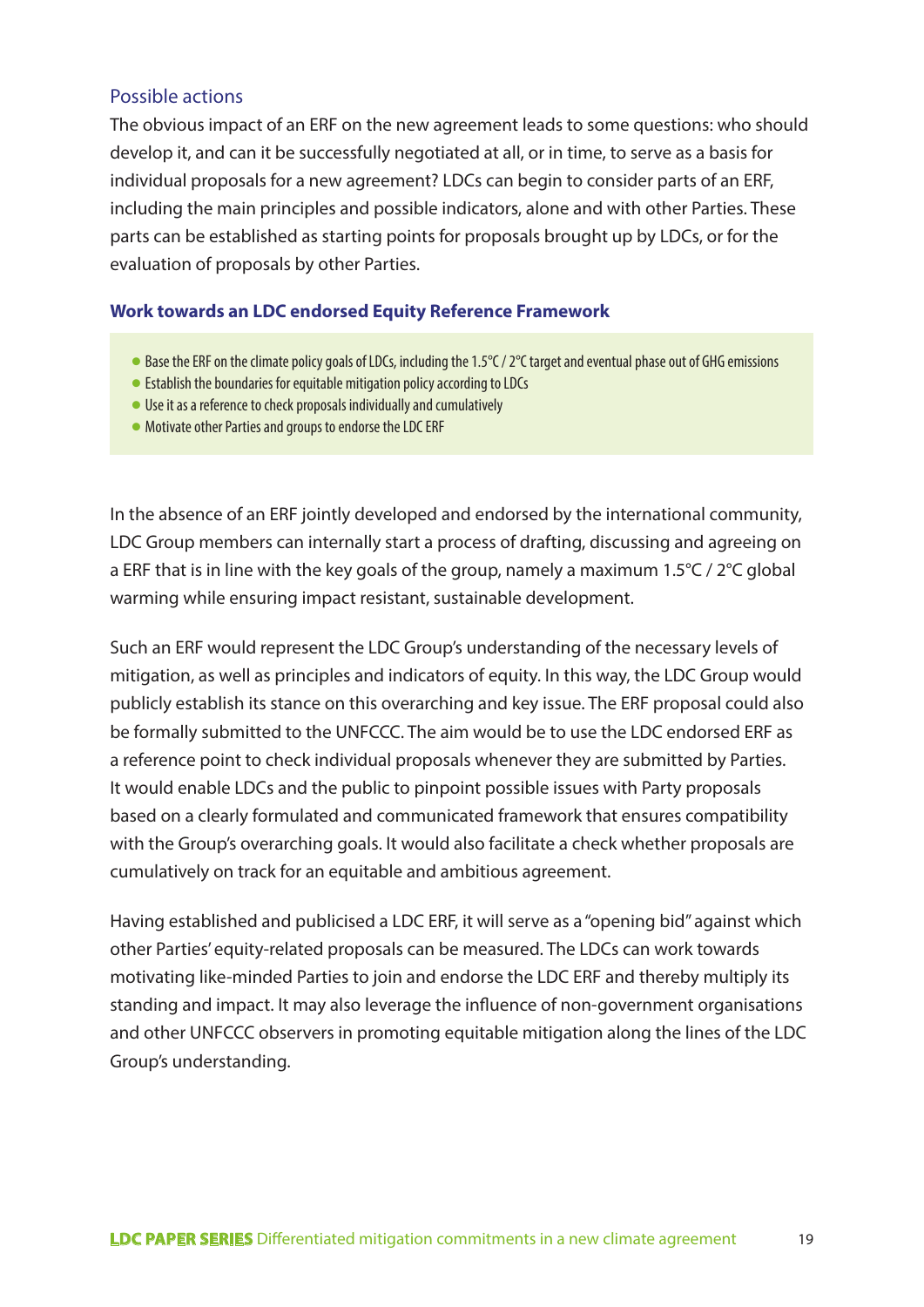# **Building strategic alliances with other ambitious Parties and pushing leadership**

Some of the Parties to the UNFCCC share the level of ambition and sustainable development focus of the LDC group. The Group may consider developing or strengthening strategic alliances with other Parties or groups of Parties that share the Group's overall vision, or stance on individual issue topics.

#### **Group with like-minded Parties to increase influence**

- Current and previous LDC alliance with groups such as EU, AOSIS, AILAC could be strengthened
- Align and coordinate on overall vision and key issue topics
- Bring together and thereby multiply the ability to influence outcomes

It is important to realistically identify those Parties that hold a shared vision and/or stance on particular issues, which are of importance to the LDC Group. The LDC Group can consider strategic alliances to work towards an overall agreement or to influence individual strings of the negotiation. Naturally, various possibilities can be explored as negotiation positions evolve and new points of overlap become apparent. When considering building strategic alliances with other ambitious Parties, it will be useful to consider additional affiliations and existing collaborations of many LDCs through other groupings, in order to make use of synergies, but also to have a realistic assessment of possible limitations.

#### **Increasing short-term ambition pre-2020**

Increasing short-term ambition for mitigation pre-2020 is necessary in order to increase the likelihood of achieving a 1.5°C / 2°C long-term goal under a 2020 agreement. To some degree, it will also reduce the scale of efforts that will need to be implemented no later than 2020.<sup>53</sup> While Parties may want to reserve their efforts and commitments for a comprehensive global treaty, work should be done towards increasing the ambition level already, which would lead to a better starting point for reaching a 1.5°C / 2°C target with future commitments, in line with the overall goal of the LDC Group.

#### **Focus on key issues and partners for pre-2020 action**

- Quick mitigation action through more rapid renewable energy deployment, the phase-out of fossil fuel subsidies, and leveraging of the energy efficiency potential
- Motivate Parties which can most easily achieve their 2020 pledges as first-movers
- Create UNFCCC process to ask Parties for regular progress reports on defined short-term actions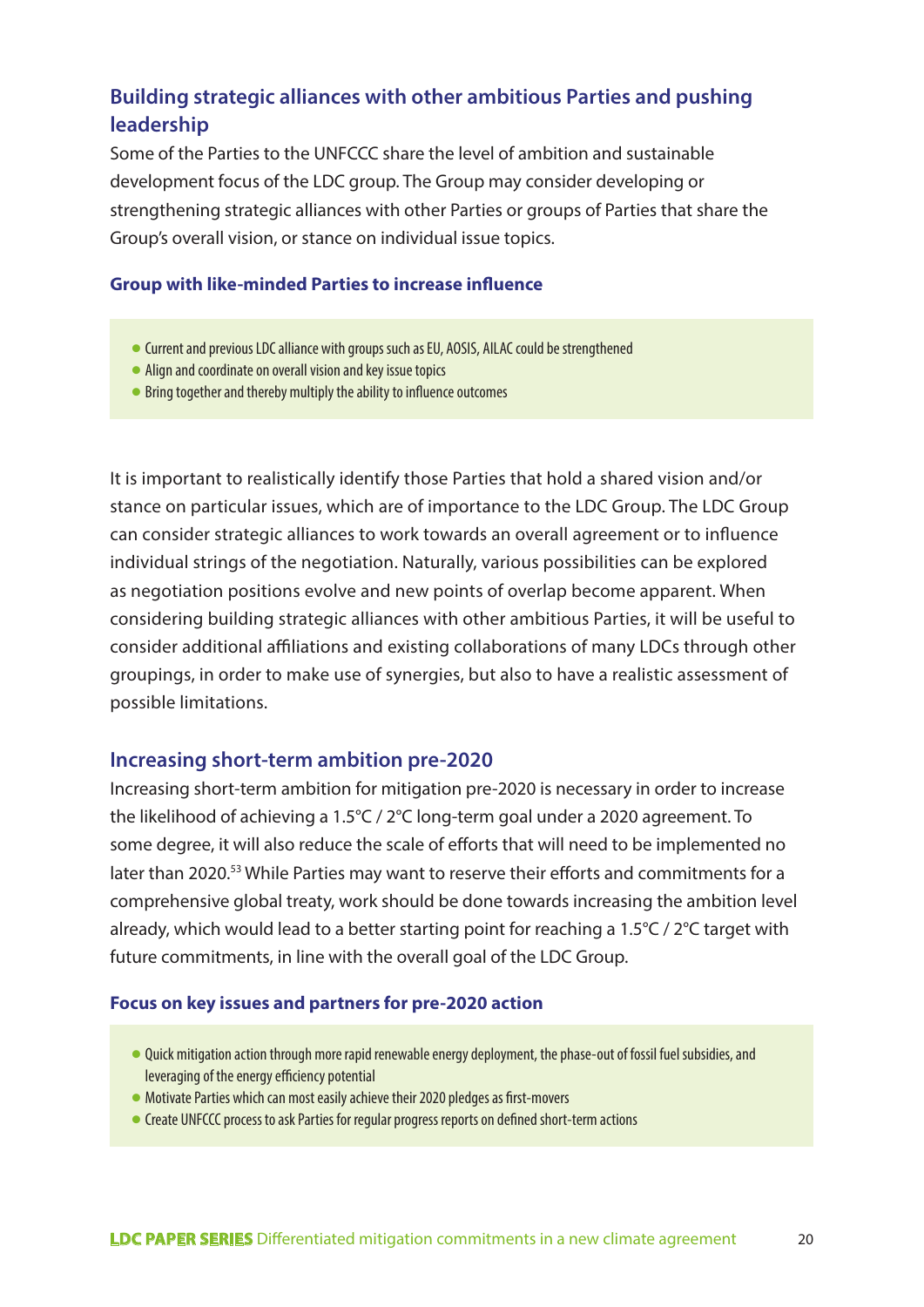As current government pledges are not sufficient to close the gap to the 2°C goal, there are processes exploring short-term opportunities for mitigation from a technical and political angle54 and related best practice examples, which could be actively endorsed and supported by LDCs as a group.<sup>55</sup> Areas for which considerable agreement exists include the phase-out of fossil fuel subsidies; the more rapid deployment of renewable energy; and the leveraging of energy efficiency potentials.

Scaling up and speeding up flows of climate finance to these areas can play an important role in raising pre-2020 ambition and the ability to speed up reductions. LDCs may choose to work on motivating or creating alliances for this purpose with Parties, which are expected to achieve their current pledges with comparative ease.

To firmly establish the importance of pre-2020 mitigation activities, a process under the UNFCCC could be created even before 2015. The Warsaw decision accelerates activities under the work plan on enhancing mitigation ambition, intensifying, as from 2014, the technical examination of opportunities for actions with high mitigation potential. Such process should lead to effective actions paving the way for ever-increased actions up to 2020 and beyond. Under the pre-2020 process, Parties would have to make regular submissions on their implementation progress in defined areas of short-term action. The additional benefit would be that the progress reports would represent an activity baseline, which can be considered during later discussions on equitable mitigation effort sharing.

- **2** The 2013 Warsaw decision refers to the wording "intended contribution" that will be "nationally determined". However the decision stated clearly that this wording should not prejudice the legal nature of these contributions. The LDC Group strongly believes these contributions should be made in the form of legally binding commitments.
- **3** UNEP (2012). *The Emissions Gap Report 2012. A UNEP Synthesis Report*. http://www.unep.org/pdf/2012gapreport.pdf
- **4** LDC Group (2013). *Submission by Nepal on behalf of the Least Developed Countries Group on the ADP Work Stream 1: The 2015 Agreement, Building on the Conclusions of the ADP 1-2*. http://unfccc.int/files/documentation/submissions\_from\_ parties/adp/application/pdf/adp\_ldcs\_20130903.pdf
- **5** UNFCCC (2011a). *Compilation of economy-wide emission reduction targets to be implemented by Parties included in Annex I to the Convention*. http://unfccc.int/resource/docs/2011/sb/eng/inf01r01.pdf
- **6** UNFCCC (2013b). *Compilation of information on nationally appropriate mitigation actions to be implemented by developing country Parties*. http://unfccc.int/resource/docs/2013/sbi/eng/inf12.pdf
- **7** See, for example, Climate Action Tracker (2013). *Climate Action Tracker*. http://climateactiontracker.org/
- **8** United Nations (1992). United Nations Framework Convention on Climate Change.
- **9** UNFCCC (2013c). NAMA registry. http://unfccc.int/cooperation\_support/nama/items/6945.php
- **10** European Union (2013b). *Submission by Lithuania and the European Commission on behalf of the European Union and its member states*. http://unfccc.int/files/documentation/submissions\_from\_parties/adp/application/pdf/adp\_eu

**<sup>1</sup>** UNFCCC (2011b). *Report of the Conference of the Parties on its seventeenth session, held in Durban from 28 November to 11 December 2011*. http://unfccc.int/resource/docs/2011/cop17/eng/09a01.pdf#page=2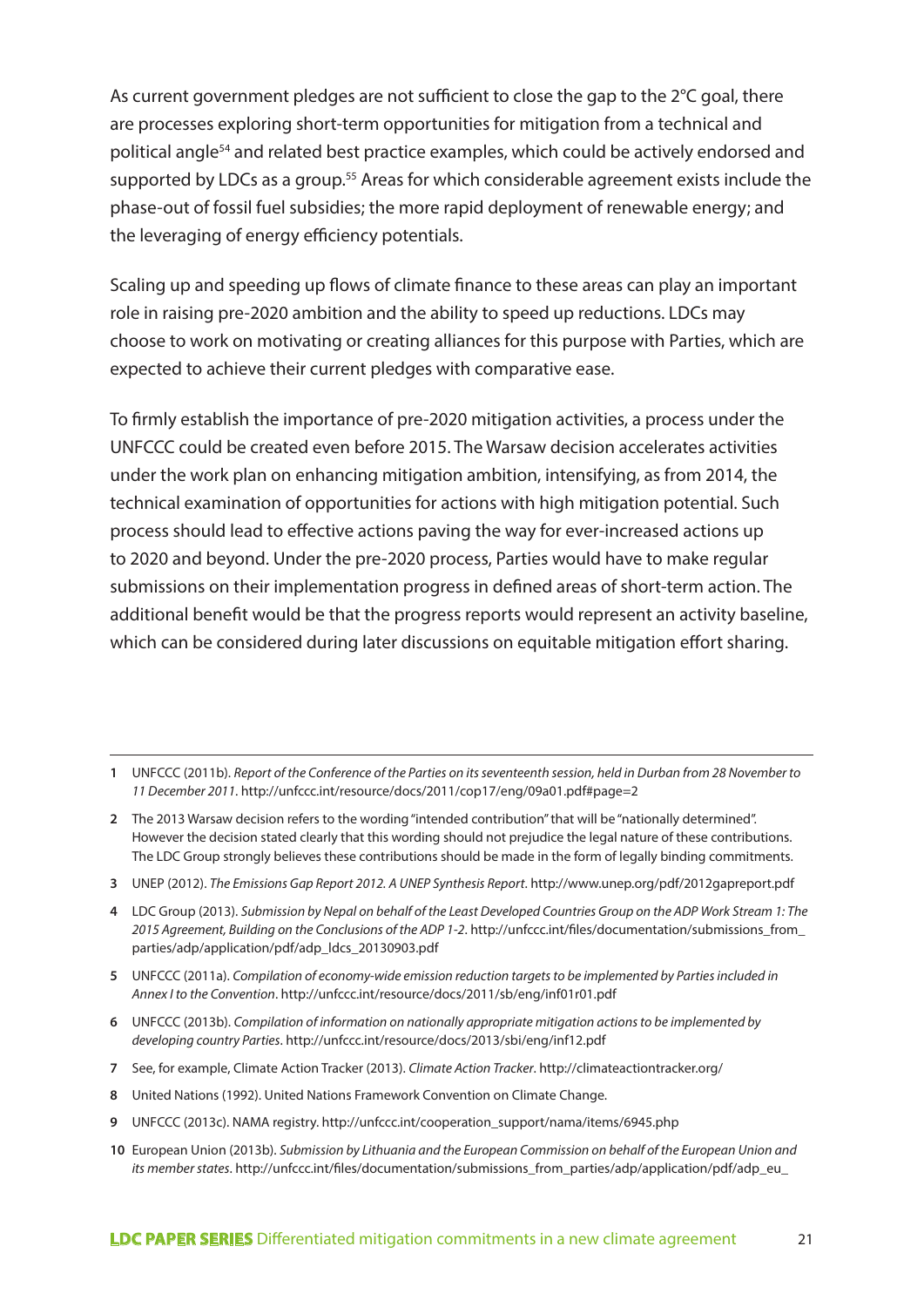workstream\_1\_design\_of\_2015\_agreement\_20130916.pdf

- **11** United States (2013a). *ADP Workstream 1: 2015 Agreement. Submission of the United States*. http://unfccc.int/files/ documentation/submissions\_from\_parties/adp/application/pdf/adp\_usa\_workstream\_1\_20130312.pdf
- **12** South Africa (2013). *South African submission on mitigation under the ad-hoc working group on the Durban Platform for enhanced action*. http://unfccc.int/files/documentation/submissions\_from\_parties/adp/application/pdf/adp\_south\_ africa\_workstream\_1\_mitigation\_20130930.pdf
- **13** Canada (2013). *Views on advancing the work of the Durban Platform*. http://unfccc.int/files/documentation/ submissions\_from\_parties/adp/application/pdf/adp\_canada\_workstream\_1\_and\_2\_en\_20130412.pdf
- **14** United States (2013). U.S. Submission on the 2015 Agreement. http://unfccc.int/files/documentation/submissions\_ from\_parties/adp/application/pdf/adp\_usa\_ workstream\_1\_20131017.pdf
- **15** Ethiopia (2013). *Ethiopia's Submission on Increasing the Level of Ambition at the Negotiations of the Ad Hoc Working Group on the Durban Platform for Enhanced Action towards Producing a new International Law under the Convention*. http://unfccc.int/files/documentation/submissions\_from\_parties/adp/application/pdf/adp\_ethiopia\_ workstream1\_18022013.pdf
- **16** Group of Like-Minded Developing Countries (2013). LMDC views on identification of elements in ADP Workstream 1. http://unfccc.int/files/documentation/submissions\_from\_parties/adp/application/pdf/adp2-3\_lmdc\_ workstream\_1\_20131118.pdf
- **17** Höhne, N., den Elzen, M., Escalante, D. (2013). Regional GHG reduction targets based on effort sharing approaches a comparison of studies. *Climate Policy*
- **18** Müller, B., Höhne, N., Ellermann, C. (2009). Differentiating (historic) responsibilities for climate change. *Climate Policy*, 9, 593–611
- **19** Moltmann, S., Höhne, N., Hagemann, M. (2010). *Sharing reductions of GHG emission not covered by the ETS between regions in Spain*.
- **20** Müller, B. & Mahadeva, L. (2013). *The Oxford Approach: Operationalizing 'Respective Capabilities'*. http://unfccc.int/ resource/docs/2013/smsn/ngo/293.pdf
- **21** For example, Baer, P., Athanasiou, T., Kartha, S., Kemp-Benedict, E. (2009). Greenhouse Development Rights: A Proposal for a Fair Global Climate Treaty. *Ethics, Place & Environment*, 12, 267–281
- **22** Vieweg, M., Sterk, W., Höhne, N., Hagemann, M., Fekete, H., Duscha, V., Cames, M., Schumacher, K., Hare, B., Rocha, M. (2013). *Squaring the Circle of Mitigation Adequacy and Equity - Options and Perspectives*.
- **23** Müller, B. & Mahadeva, L. (2013). *The Oxford Approach: Operationalizing 'Respective Capabilities'.* http://unfccc.int/ resource/docs/2013/smsn/ngo/293.pdf
- **24** UNFCCC (2011b). *Report of the Conference of the Parties on its seventeenth session, held in Durban from 28 November to 11 December 2011*. http://unfccc.int/resource/docs/2011/cop17/eng/09a01.pdf#page=2
- **25** Climate Action Network (2013). *Equity Reference Frameworks at the UNFCCC Process A CAN Discussion Paper*. http:// gdrights.org/wp-content/uploads/2013/06/CAN-ERF-discussion-paper.pdf
- **26** Müller, B. & Mahadeva, L. (2013). *The Oxford Approach: Operationalizing 'Respective Capabilities'*. http://unfccc.int/ resource/docs/2013/smsn/ngo/293.pdf
- **27** For instance, Agarwal, A. & Narain, S. (1991). *Global Warming in an Unequal World, a case of environmental colonialism*. Centre for Science and Environment, Delhi, India; and Meyer, A. (2000). *Contraction & convergence. The global solution to climate change*. Bristol, UK
- **28** For instance, Chakravarty, S., Chikkatur, A., Coninck, H. de, Pacala, S., Socolow, R., Tavoni, M. (2009). Sharing global CO2 emission reductions among one billion high emitters. *Proceedings of the National Academy of Sciences USA*, 11884– 11888
- **29** Baer, P., Athanasiou, T., Kartha, S., Kemp-Benedict, E. (2009). Greenhouse Development Rights: A Proposal for a Fair Global Climate Treaty. *Ethics, Place & Environment*, 12, 267–281
- **30** Winkler, H., Jayaraman, T., Pan, J., Oliviera, Adriano Santhiago de, Zhang, Y., Sant, G., Gonzalez Miguez, Jose Domingos, Letete, T., Marquard, A., Raubenheimber, S. (2011). *Equitable access to sustainable development. Contribution to the body of scientific knowledge*. http://www.erc.uct.ac.za/Basic\_Experts\_Paper.pdf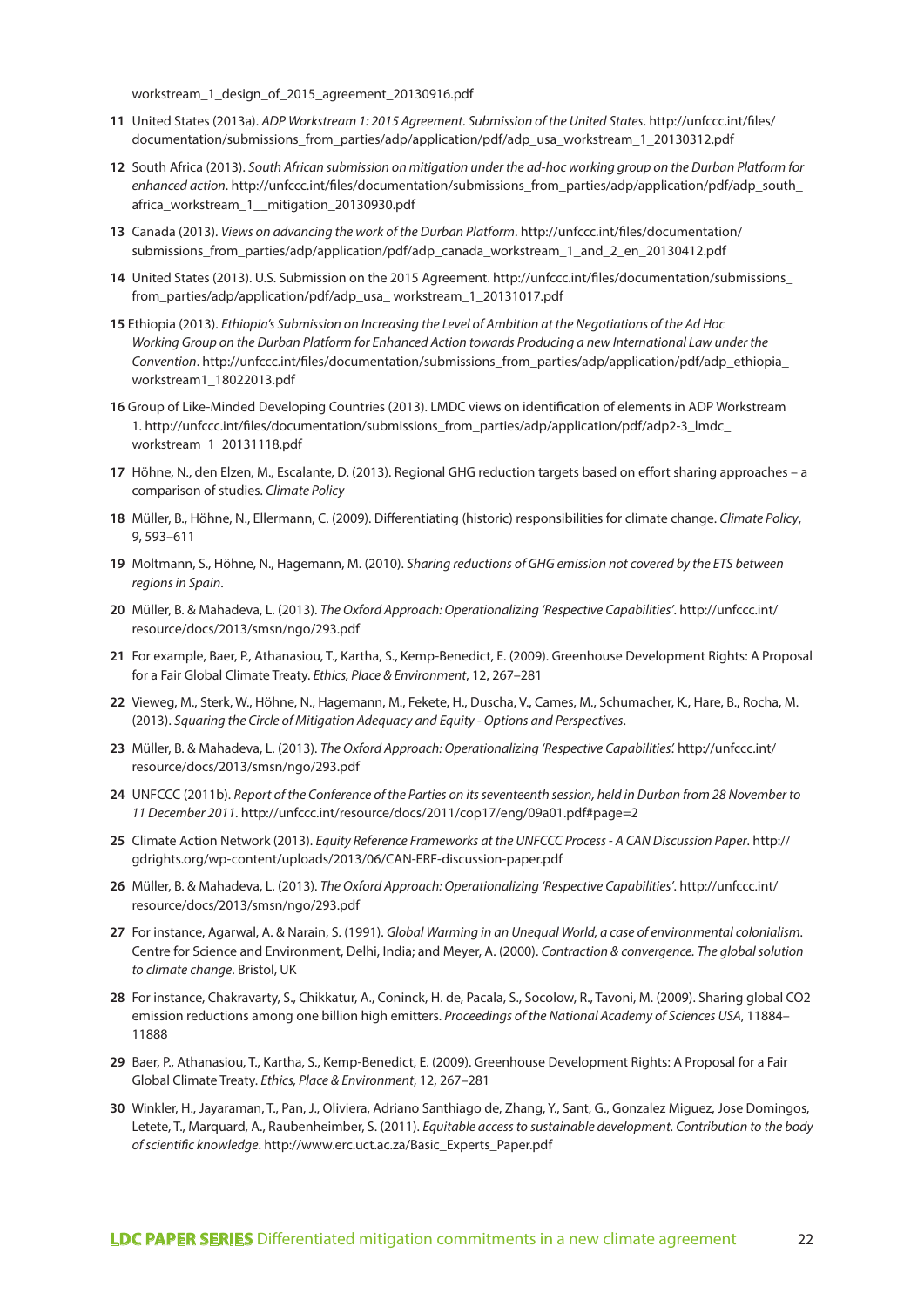- **31** Müller, B. & Mahadeva, L. (2013). *The Oxford Approach: Operationalizing 'Respective Capabilities'.* http://unfccc.int/ resource/docs/2013/smsn/ngo/293.pdf; and Müller, B., Höhne, N., Ellermann, C. (2009). Differentiating (historic) responsibilities for climate change. Climate Policy, 9, 593–611
- **32** Pan, J. (2005). *Meeting Human Development Goals with Low Emissions: An Alternative to Emissions Caps for post-Kyoto from a Developing Country Perspective*. International Environmental Agreements: Politics, Law and Economics, 5, 89–104
- **33** Phylipsen, D., Bode, J.W., Blok, K., Merkus, H., Metz, B. (1998). A Triptych sectoral approach to burden differentiation; GHG emissions in the European bubble. *Energy Policy*, 26, 929–943
- **34** United States (2013b). U.S. Submission on the 2015 Agreement. http://unfccc.int/files/documentation/submissions\_ from\_parties/adp/application/pdf/adp\_usa\_workstream\_1\_20131017.pdf
- **35** Like-minded Developing Countries. (2013). LMDC views on identification of elements in ADP Workstream 1. Available online at http://unfccc.int/files/documentation/submissions\_from\_parties/adp/application/pdf/adp2-3\_lmdc\_ workstream\_1\_20131118.pdf
- **36** UNFCCC (1997). *Paper no. 1: Brazil; Proposed Elements of a Protocol to the United Nations Framework Convention on Climate Change*. http://unfccc.int/cop4/resource/docs/1997/agbm/misc01a3.htm
- **37** Project Team of the Development Research Centre of the State Council, People's Republic of China (2009). *GHG emissions reduction - A theoretical framework and global solution*. http://www.gci.org.uk/Documents/China\_Research. pdf
- **38** Brazil (2013). *Views of Brazil on the implementation of all the elements of decision 1/cp.17, (a) matters related to paragraphs 2 to 6, on the work of the ad hoc working group on the Durban Platform for enhanced Action ("workstream 1")*. http://unfccc.int/files/documentation/submissions\_from\_parties/adp/application/pdf/adp\_brazil\_workstream\_1\_ brazilian\_proposal\_20130912.pdf
- **39** Brazil. (2013). Submission by Brazil Development of a reference methodology on historical responsibilities by the IPCC to guide domestic consulations for the ADP 2015 agreement. Available online at http://unfccc.int/files/na/ application/pdf/substa\_submission\_by\_brazil\_-\_brazilian\_proposal\_final\_corrected.pdf. There was no agreement among Parties to adopt this agenda item for consideration under the subsidiary body for scientific and technological advice.
- **40** Ethiopia (2013). *Ethiopia's Submission on Increasing the Level of Ambition at the Negotiations of the Ad Hoc Working Group on the Durban Platform for Enhanced Action towards Producing a new International Law under the Convention*. http://unfccc.int/files/documentation/submissions\_from\_parties/adp/application/pdf/adp\_ethiopia\_ workstream1\_18022013.pdf
- **41** LDC Group (2013). *Submission by Nepal on behalf of the Least Developed Countries Group on the ADP Work Stream 1: The 2015 Agreement, Building on the Conclusions of the ADP 1-2*. http://unfccc.int/files/documentation/submissions\_from\_ parties/adp/application/pdf/adp\_ldcs\_20130903.pdf
- **42** http://unfccc.int/files/documentation/submissions\_from\_parties/adp/application/pdf/adp\_usa\_ workstream\_1\_20131017.pdf
- **43** Like-minded Developing Countries. (2013). LMDC views on identification of elements in ADP Workstream 1. Available online at http://unfccc.int/files/documentation/submissions\_from\_parties/adp/application/pdf/adp2-3\_lmdc\_ workstream\_1\_20131118.pdf
- **44** European Union (2013a). *Submission by Ireland and the European Commission on behalf of the European Union and its member states. Process for Ensuring Ambitious Mitigation Commitments in the 2015 Agreement*. http://unfccc.int/files/ documentation/submissions\_from\_parties/adp/application/pdf/adp\_eu\_workstream\_1\_20130527.pdf
- **45** United States (2013b). *U.S. Submission on the 2015 Agreement*. http://unfccc.int/files/documentation/submissions\_ from\_parties/adp/application/pdf/adp\_usa\_workstream\_1\_20131017.pdf
- **46** Based on a suggestion by Haites, E., Yamin, F., Höhne, N. (2013). *Possible elements of a 2015 legal agreement on climate change*. http://www.iddri.org/Publications/Collections/Idees-pour-le-debat/WP1613\_EH%20FY%20NH\_legal%20 agreement%202015.pdf
- **47** United States (2013b). *U.S. Submission on the 2015 Agreement*. http://unfccc.int/files/documentation/submissions\_ from\_parties/adp/application/pdf/adp\_usa\_workstream\_1\_20131017.pdf
- **48** Put forward by Müller, B., at the Nordic-Belgian Workshop on Operationalizing Equity in the 2015 Agreement in